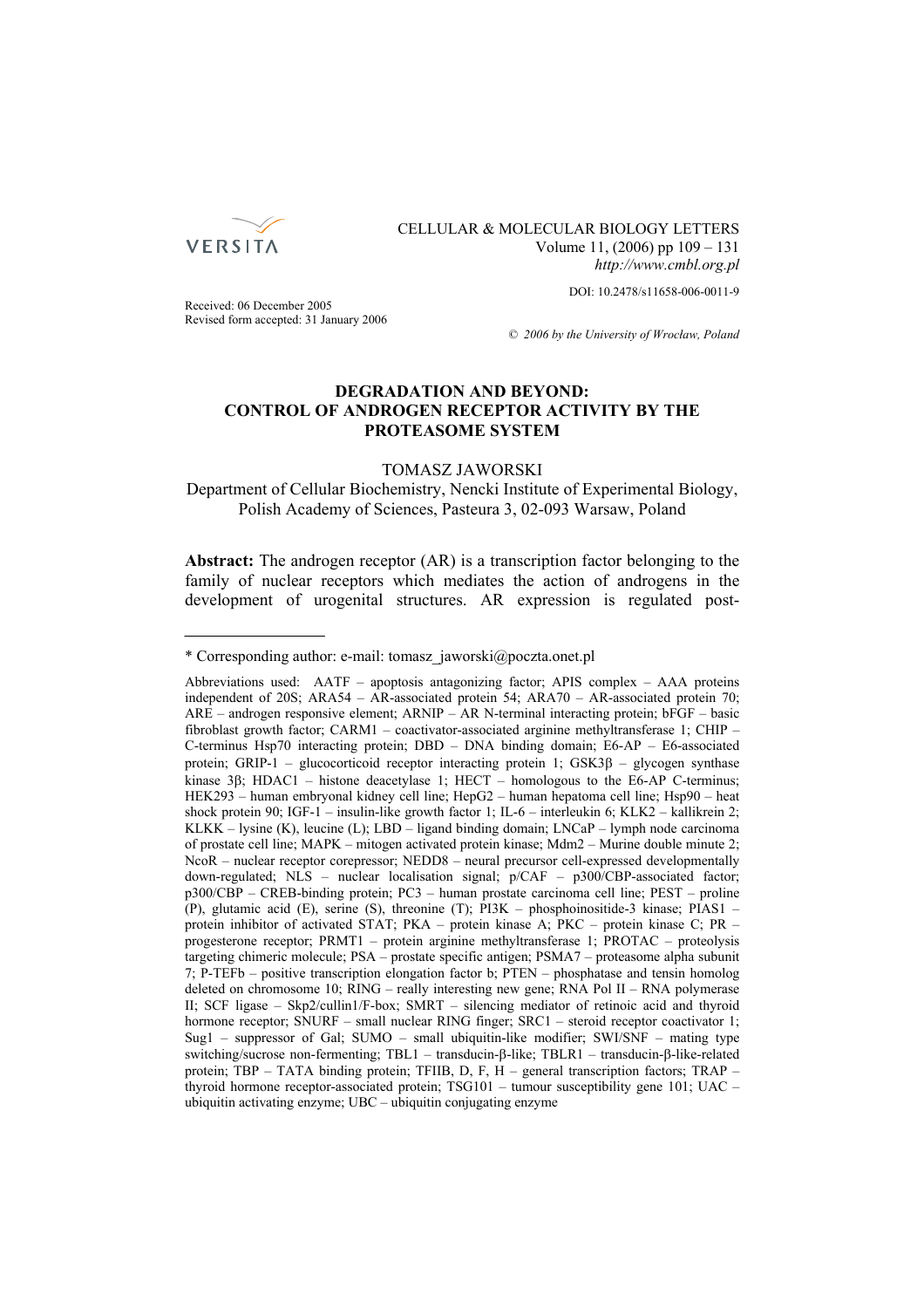translationally by the ubiquitin/proteasome system. This regulation involves more complex mechanisms than typical degradation. The ubiquitin/proteasome system may regulate AR via mechanisms that do not engage in receptor turnover. Given the critical role of AR in sexual development, this complex regulation is especially important. Deregulation of AR signalling may be a causal factor in prostate cancer development. AR is the main target in prostate cancer therapies. Due to the critical role of the ubiquitin/proteasome system in AR regulation, current research suggests that targeting AR degradation is a promising approach.

**Key words:** AR, Degradation, Prostate cancer, Proteasome, Transcription, Ubiquitin

## **INTRODUCTION**

Earlier research advanced the notion that ubiquitin-dependent proteasomal degradation is solely involved in protein turnover; however, newer evidence suggests that this idea should be modified. It has been well established that proteasome activity is required for transcriptional activation by nuclear receptors. This may be due to the degradation and subsequent recovery of transcription complex components. Similarly, subunits of proteasome may act as bridging factors in the transcription complex, and ubiquitin itself may play a role in transactivation. The involvement of a ubiquitin/proteasome system in the transcription complex enables the precise regulation of the transcriptional signal in order to provide an accurate transcript level. The androgen receptor (AR) is critical for the normal growth and differentiation of the prostate and other urogenital structures [1, 2]. Although the expression of AR is tightly regulated, it sometimes gets out of control, leading to tumourigenesis [3]. Prostate cancer is the most common form of cancer, and the second leading cause of cancer death among American males [4]. Given the central role of AR in prostate function, significant attention is being paid to the understanding of its function mechanisms and regulation. Precise knowledge on AR signalling would allow for the creation of therapy that targets and facilitates AR down-regulation in prostate cancer. This review summarizes the state of knowledge on the role of proteasome and the proteasome-related system in the function of AR, and discusses recent progress in prostate cancer therapies that are based on the molecular mechanisms of AR degradation.

### **THE MOLECULAR BIOLOGY OF AR**

AR is a ligand-dependent transcription factor which belongs to the family of nuclear receptors [5]. The human *AR* gene is located at the Xq11-12 locus, and its expression is tightly regulated, being cell- and tissue-dependent [2]. It consists of eight exons which encode four distinct domains [2, 6]: the N-terminal domain, which comprises the transactivation domain; the DNA-binding domain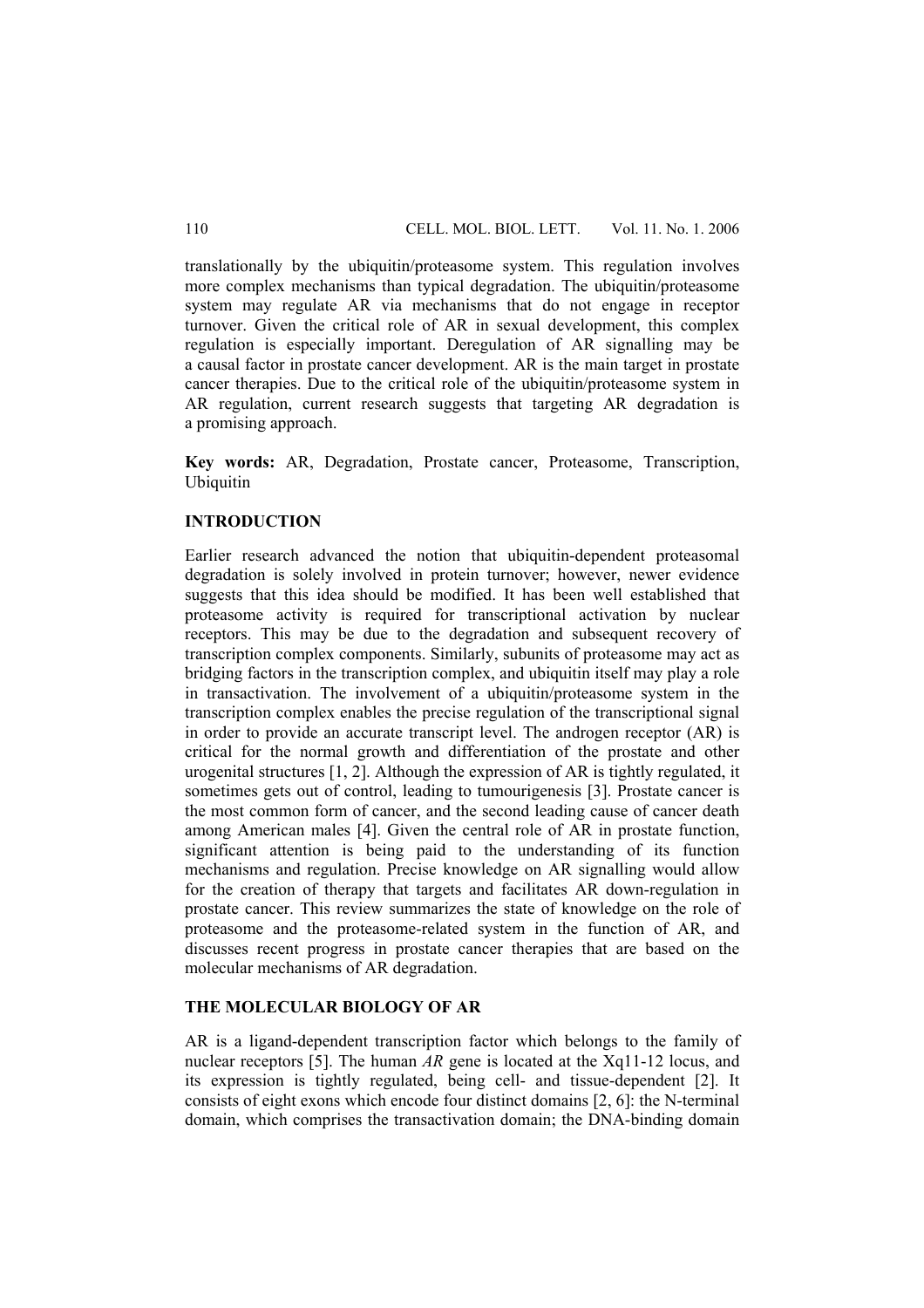(DBD) composed of two zinc finger motifs; the hinge region which contains the nuclear localisation signal (NLS); and the ligand-binding domain (LBD), responsible for high affinity androgen binding. After translation from its mRNA, the inactive cytoplasmic AR protein forms a complex with heat shock proteins that regulate receptor folding and confer ligand-binding capacity [7]. Following ligand binding, AR moves to the nucleus, where it binds to androgen responsive elements (ARE) in the promoter and/or enhancer of the target genes [8]. AR regulates the expression of almost 100 genes, including prostate specific antigen (*PSA*), *probasin*, *kallikrein*, keratinocyte growth factor (*KGF*), *p21*, the ornithine decarboxylase (*ODC*) gene in mouse kidney, and the *AR* gene itself. It should be noted that AR is able not only to up-regulate but also to down-regulate gene expression [9], depending on the availability of coactivators and corepressors.

As the mechanisms regulating AR expression have been reviewed elsewhere [2, 10] only a brief description will be presented here. AR expression is regulated at the transcriptional level by a variety of transcription factors [10], posttranscriptionally by RNA binding proteins [11], and post-translationally; the latter form of regulation includes phosphorylation, sumoylation and acetylation, depending on interaction with coregulatory proteins [12, 13].

The complex regulation of AR activity is also provided by proteasome and proteasome-related machinery. This includes the degradation of AR itself and of its coregulators, and the non-proteolytic role of the ubiquitin/26S proteasome machinery. It was shown that the treatment of HepG2 and LNCaP cells with proteasome inhibitor MG132 increased AR levels [14]. The inhibition of proteasome resulted in an increase in the number of polyubiquitylated AR forms, consistent with AR being a subject of proteasomal degradation [14].

# **THE MECHANISM OF UBIQUITIN/PROTEASOME-MEDIATED PROTEIN DEGRADATION**

Ubiquitylation is based on the attachment of ubiquitin to the lysine residues in a target protein, and involves the action in concert of three types of enzymes: E1, E2 and E3 [15] (see Fig. 1).

The three enzymes act in a defined order to ubiquitylate the target protein, which becomes degraded in a proteasome. Ubiquitin attachment to the target protein occurs in a hierarchical, three-stage reaction: ubiquitin is first activated in an ATP-requiring reaction by the E1 activating enzyme (Uac), then activated ubiquitin is transferred onto the E2 conjugating enzyme (Ubc), and then the E3 ligase transfers ubiquitin from E2 onto the protein to be degraded [15]. The protein may either be tagged with one ubiquitin moiety, or with many by extending the length of the ubiquitin chain. As we will see later, mono- and poly-ubiquitylation processes are important events determining the fate of proteins. *In vitro* studies show that in order to be degraded, a given protein requires a minimum of four ubiquitin moieties [16].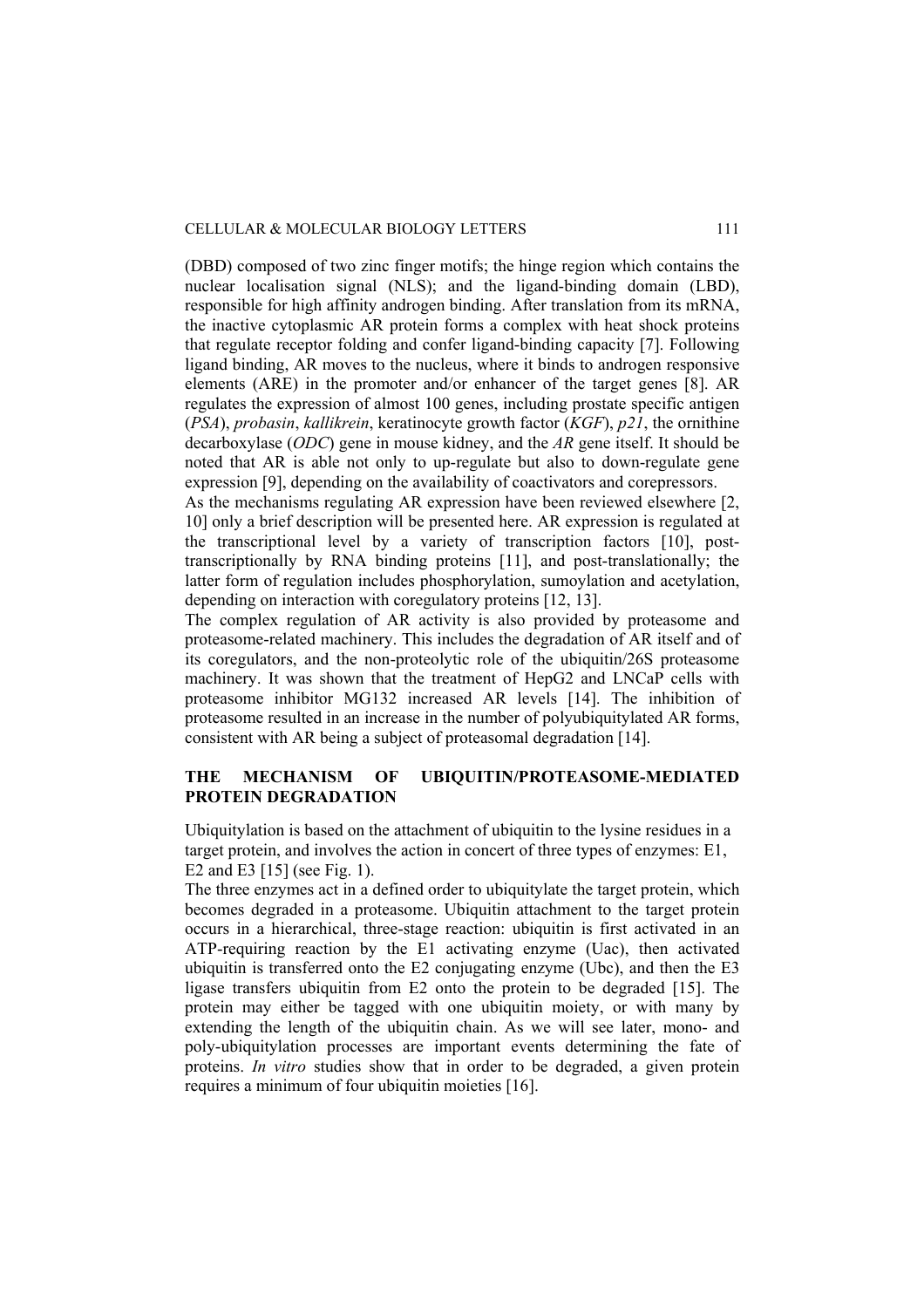

Fig. 1. A schematic diagram presenting the ubiquitin/26S proteasome pathway. In an ATP-dependent manner, ubiquitin is activated by the E1 activating enzyme and subsequently transferred from E1 onto the E2 conjugating enzyme and then from E2 onto the E3 ligase, which possesses either a HECT or RING finger domain. E3 attaches ubiquitin to the protein to be degraded in repeating steps, yielding a polyubiquitin chain that is recognised by the 19S proteasomal cap. 19S removes ubiquitin from the target protein and directs it into the 20S proteolytic core. Free ubiquitin is reutilised.

The E3 enzymes provide the specificity of substrate recognition. There are two families of E3 enzymes: Homologous to the E6-AP C-Terminus (HECT) domain E3s, and Really Interesting New Gene (RING)-finger domain E3s. Ligases belonging to both families were shown to interact with AR; a summary is given in Tab. 1.

| Protein          | Domain type                     | Cognate E2                                                | Function, reference                       |
|------------------|---------------------------------|-----------------------------------------------------------|-------------------------------------------|
| $E6-AP$          | <b>HECT</b> domain              | UbcH7, UbcH8                                              | Ubiquitin E3 ligase<br>$[17-19]$          |
| <b>ARNIP</b>     | RING finger                     | $Ubc4-1$                                                  | Ubiquitin E3 ligase<br>[20]               |
| ARA54            | RING finger                     | UBE2E2, UbcH6, UBE2E3                                     | Ubiquitin E3 ligase<br>[21, 22]           |
| Mdm <sub>2</sub> | RING finger                     | Ubc5                                                      | Ubiquitin E3 ligase<br>$\lceil 23 \rceil$ |
| <b>PIAS</b>      | RING finger-like                | U <sub>bc</sub> 9                                         | SUMO E3 ligases<br>$[24-27]$              |
| <b>SNURF</b>     | RING finger                     | UbcH5A and B, HHR6B<br>(RAD6B), E2-25K,<br>MmUbc7, UbcH13 | Ubiquitin E3 ligase<br>[28-30]            |
| <b>CHIP</b>      | U-box (modified<br>RING finger) | Ubc4, UbcH5C                                              | Ubiquitin E3 ligase<br>$[31-33]$          |

Tab. 1. Proteins with a HECT or RING-finger domain shown to interact with AR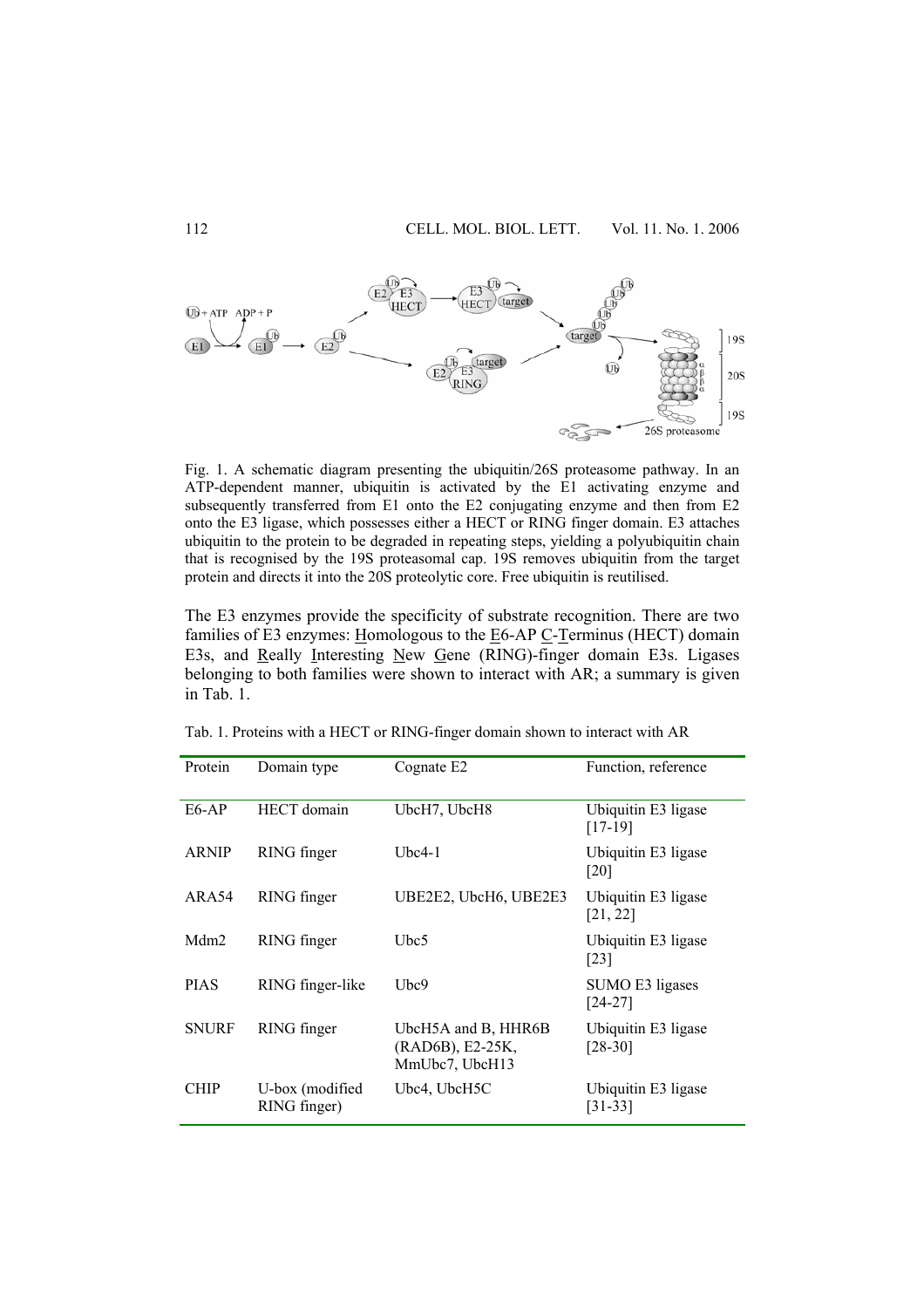The process of ubiquitylation depends on the protein-protein interaction and involves an interplay of the E3 ligase with two elements, the E2 conjugating enzyme and the recognition signal in the target [15]. There are a few examples of recognition signals for ubiquitin E3 ligases, one of which is a phosphorylated PEST sequence [34].

The 26S proteasome is a large, multisubunit complex that is localised both in the cytoplasm and in the nucleus [35]. The 26S proteasome holoenzyme is composed of a 20S core and two 19S regulatory caps, also known as PA700 [35]. The 20S proteolytic core is composed of 4 rings: two inner rings consisting of β subunits which are surrounded by two outer rings consisting of  $\alpha$  subunits. The 20S catalytic core is located between two 19S regulatory caps. 19S regulates the activity of the proteasome by substrate recognition and its unfolding, cleaving off the polyubiquitin chain and translocating the substrate into the 20S proteolytic chamber.

#### **LIGAND-INDEPENDENT PROTEASOMAL DEGRADATION OF AR**

The AR level may be controlled by two proteolytic pathways, the first of which relies on the 26S proteasome and occurs both in the absence (ligandindependent) or presence (ligand-dependent) of the hormone. The second engages PTEN and caspase 3 activity [36] (see Fig. 2). The latter does not rely on a proteasome, and therefore will not be discussed further.



Fig. 2. The proteasome-dependent (*left*) and proteasome-independent (*right*) pathways controlling AR degradation. (*left*) Growth factor or cytokine stimulation activates Akt kinase, which phosphorylates AR at Ser210 and Ser790. Active Akt kinase also phosphorylates Mdm2, which ubiquitylates AR and targets it to degradation in the 26S proteasome. (*right*) PTEN-binding to AR facilitates the recruitment of caspase 3, which processes AR at Asp146.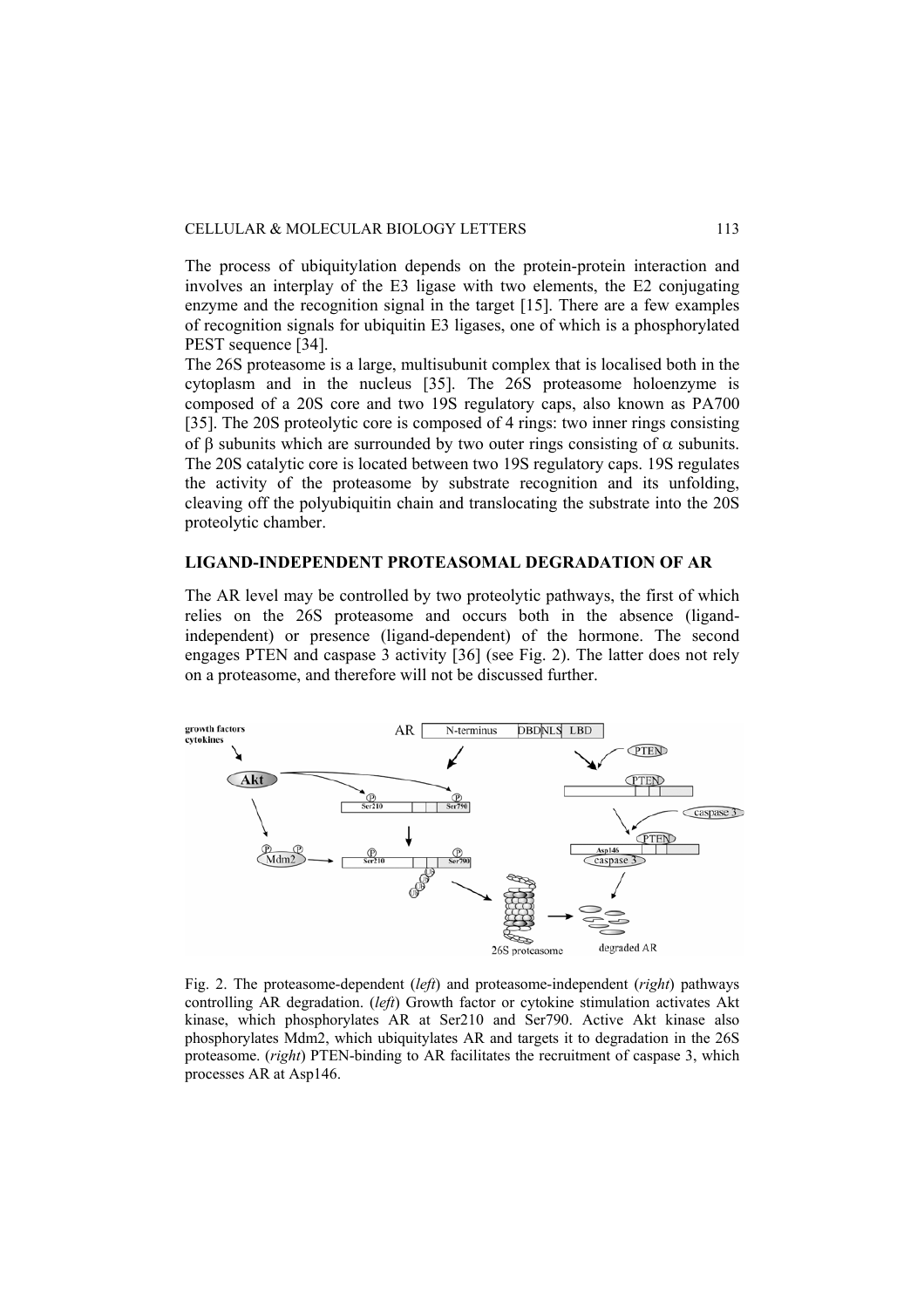Ligand-independent AR degradation occurs in response to growth factors and cytokine stimulation. AR signalling has been shown to be inhibited by IL-6 [37], basic fibroblast growth factor (bFGF) [38], and insulin-like growth factor 1 (IGF-1) [23, 39]. Growth factors and cytokines activate the PI3K/Akt kinase pathway which promotes AR phosphorylation (see Fig. 2).

The phosphorylation of AR at Ser210 and Ser790 by Akt kinase has been shown to suppress AR transactivation via the inhibition of AR-ARA70 interaction [39]. As ARA70 is an AR coactivator implicated in AR translocation to the nucleus [40], inhibiting AR-ARA70 interaction may lead to AR arrest in the cytoplasm, where it is susceptible to 26S proteasome-mediated degradation. Indeed, phosphorylation of AR by Akt promotes AR ubiquitylation and degradation via the proteasome-dependent pathway [23]. This occurs through the enhancement of AR interaction with ubiquitin E3 ligase Mdm2. Interestingly, Akt kinase exerts differential effects on AR depending on the LNCaP cell passage number [41]. Low passage cells have a low basal Akt activity, whereas high passage cells have high Akt activity. In the case of a low passage number, the PI3K/Akt pathway inhibits AR activity, and this mechanism is dependent on proteasomemediated degradation. In the high passage, Akt actually enhances AR activity [41]. This differential regulation of AR by Akt may explain the conflicting data in the literature, as it was also reported that AR is positively regulated by Akt after activation by growth factors [42].

Glycogen synthase kinase 3β (GSK3β) is a proline-directed serine/threonine kinase that exerts its function in unstimulated cells, while growth factorstimulation decreases its activity. GSK3β acts downstream of and is inhibited by the PI3K/Akt pathway. GSK3β is able to phosphorylate AR at Ser650 within the PEST sequence that is localised in the hinge region, and is able to suppress AR transactivation [43]. However, as in the case of Akt, other authors reported that GSK3β is required for AR gene expression [44]. The phosphorylation of Ser650 is also upregulated by stress kinase signalling and reduces AR transcription by augmentation of AR export to the cytoplasm [45].

So far, it has not been established which AR amino acid sequence is a target for Mdm2-driven ubiquitylation. It is likely that this sequence is a KLKK motif that overlaps the PEST sequence and is modified by acetylation and deacetylation, respectively driven by p300/CBP and HDAC1 [46]. Similarly, p53 contains a KSKK motif, the lysine residues of which are targets for acetylation/deacetylation. It is significant that the deacetylation of p53 by HDAC1 is required for its Mdm2-mediated degradation [47].

# **LIGAND-DEPENDENT PROTEASOMAL DEGRADATION OF AR**

A model for ligand-dependent transcription by nuclear receptors presumes that the receptor undergoes rapid turnover in the presence of the ligand. This was established for glucocorticoid receptor GR, thyroid hormone receptor TR, retinoic acid receptor RAR, progesterone receptor PR, and estrogen receptor ER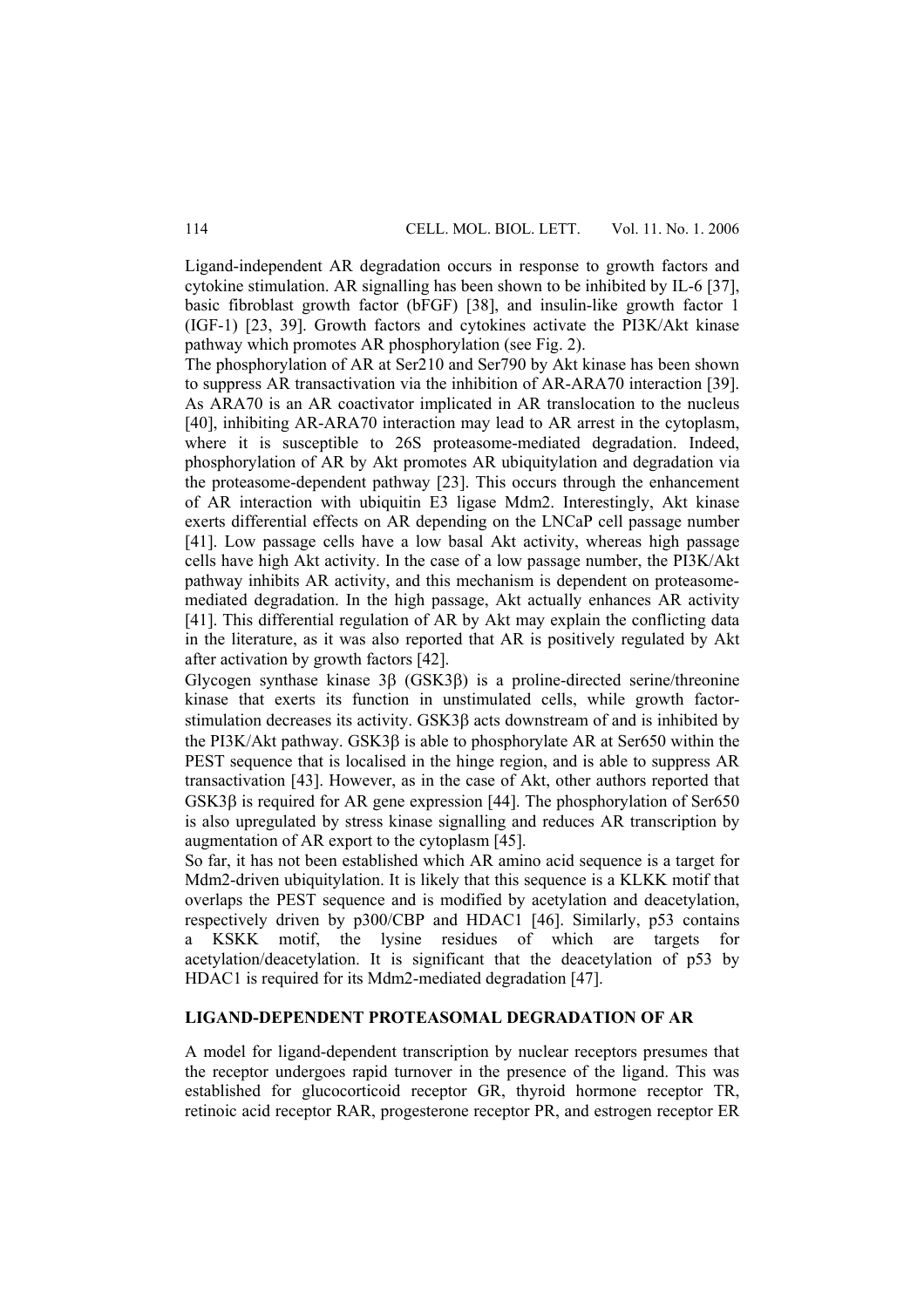#### CELLULAR & MOLECULAR BIOLOGY LETTERS 115

[48-52]. There is a general view that AR is an exception in the group of nuclear receptors, as it is not degraded after ligand binding. Conversely, AR is upregulated in the presence of the hormone. The full picture of the process is more complex. A recent report indicates that AR is ubiquitylated in response to androgen treatment [53]. Treatment of LNCaP cells with synthetic androgen R1881 resulted in the appearance of mono- and triubiquitylated AR species which remained stable for 2 hours after androgen treatment. Afterwards, there was a decline in AR stability, which was consistent with the accumulation of polyubiquitylated AR forms [53].

Ligand-dependent AR degradation could be explained by a model in which the subpopulation of receptor molecules is degraded after a short period of androgen exposure (Luke Gaughan, personal communication). This is in agreement with the observation that the same receptor molecule may be able to conduct up to four rounds of transcription. However, there is a decline in receptor transactivational competency, suggesting that each transcription cycle involves degradation of the AR subpopulation [54]. Fluctuations may also exist in the stability of the receptor over periods of androgen treatment as AR is downregulated after a short-term androgen treatment (8 h), while its content increases after prolonged exposure of LNCaP cells to androgen (48 h) (Luke Gaughan, personal communication). Thus, the up-regulation of AR by androgens observed by many groups may result not from an increase in the stability of the receptor, but rather from the up-regulation of its own synthesis. The *AR* gene contains exonic AREs which are responsible for the up-regulation of AR mRNA [55]. This androgen-mediated increase in AR mRNA may contribute to the increase in AR protein. Therefore, it is plausible that in response to an increased proteolysis of AR, it up-regulates its own level as a result of an autoregulation mechanism. This hypothesis is supported by evidence that there is a complete loss of the receptor over 8 h of androgen treatment when AR is studied as a single population in the absence of *de novo* synthesis (in the presence of a translation inhibitor) [53].

### **FORMATION OF THE AR TRANSCRIPTION COMPLEX**

Following ligand binding, AR translocates to the nucleus and associates with coactivators GRIP-1 (glucocorticoid receptor interacting protein 1) and histone acetylase p300/CBP (CREB-binding protein) in subnuclear foci [56]. After association with coactivators, AR migrates to target genes where GRIP-1 and p300/CBP promote the recruitment of additional components necessary for transcription [56]. These include SRC1 (steroid receptor coactivator-1) and p/CAF (p300/CBP-associated factor), which acetylate and coactivate AR [46].

To initiate transcription, the chromatin structure has to be reorganised in order to make chromatin accessible to the components of the transcriptional machinery. There are two classes of protein responsible for this. The first class utilises energy from ATP to induce changes in chromatin conformation, while the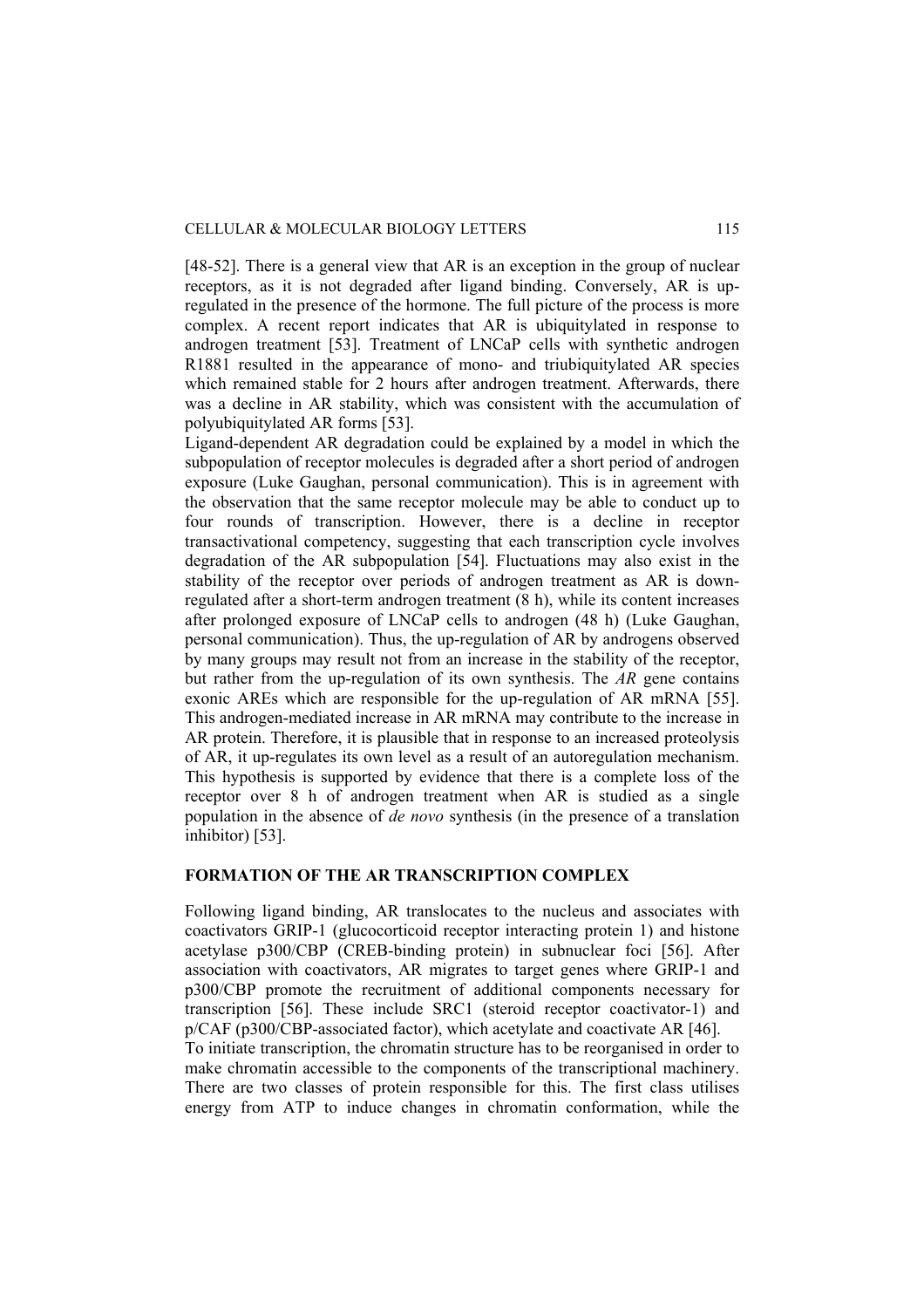second catalyses histone modifications to regulate transcription [57]. Histone acetyltransferases and the histone methyltransferases – coactivator-associated arginine methyltransferase 1 (CARM1) and protein arginine methyltransferase 1 (PRMT1) – have been shown to be recruited to the prostate-specific antigen (PSA) promoter after androgen treatment [58]. As methylation does not change the charge of histones, it is likely that the methylation of histones serves as a docking site for protein binding, which may facilitate subsequent acetylation by p300 [58]. Indeed, there is a crosstalk between CARM1 methylation and CBP acetylation on histone H3 [60]. The process of chromatin reorganisation is ATP dependent and driven by ATPase complexes. SWI/SNF, a chromatin remodelling complex whose two core subunits hBRM and BRG1 show ATPase activity, has been shown to stimulate AR transcription [61].

Another large protein complex that interacts with AR at the gene promoter is the TRAP-Mediator (thyroid hormone receptor-associated protein) complex. It functions to recruit RNA Pol II and general transcription factors into the transcription complex. Subunits of Mediator: TRAP220, TRAP170 and TRAP100 were shown to enhance AR transactivation [62]. The SWI/SNF and Mediator complexes can be targeted to chromatin by p300, which itself is recruited through interaction with SRC coactivators [63].

The interaction of AR with general transcriptional machinery has been reviewed [64]. Briefly, AR is able to associate with RNA Pol II, TFIIF, TFIIH and P-TEFb. Due to their kinase activity, TFIIH and P-TEFb phosphorylate the Cterminal domain (CTD) of RNA Pol II, which is a critical event for RNA Pol II to become an elongation competent [65].

After AR relocates to the target gene, it regulates the transcription of target genes by binding both enhancer and promoter sequences [8]. Occupancy of the promoter of the androgen-responsive genes PSA and kallikrein 2 (KLK2) is a dynamic, cyclic process involving the association and dissociation of AR and cofactors that correspond with the recruitment of the 19S regulatory subcomplex of the 26S proteasome [66]. Histone deacetylase 1 (HDAC1) and Mdm2 were recruited to the PSA promoter and were subject to polyubiquitylation [53]. This correlates with the observation that the ubiquitin/proteasome system is present at the promoters of nuclear receptors-regulated genes including AR in order to clean the promoter and to reinitate transcription.

### **INVOLVEMENT OF UBIQUITIN AND THE 26S PROTEASOME IN THE FORMATION OF THE AR TRANSCRIPTION COMPLEX**

A large body of literature shows that components of the ubiquitin/proteasome system play an important role at the promoter of nuclear receptors-target genes by regulating chromatin structure and the turnover of receptors and coregulators, and by serving as bridging factors [67, 68]. Recent studies showed that proteasome activity is also important for modulating AR transcriptional activation [69]. This concurs with data indicating that both the 20S and 19S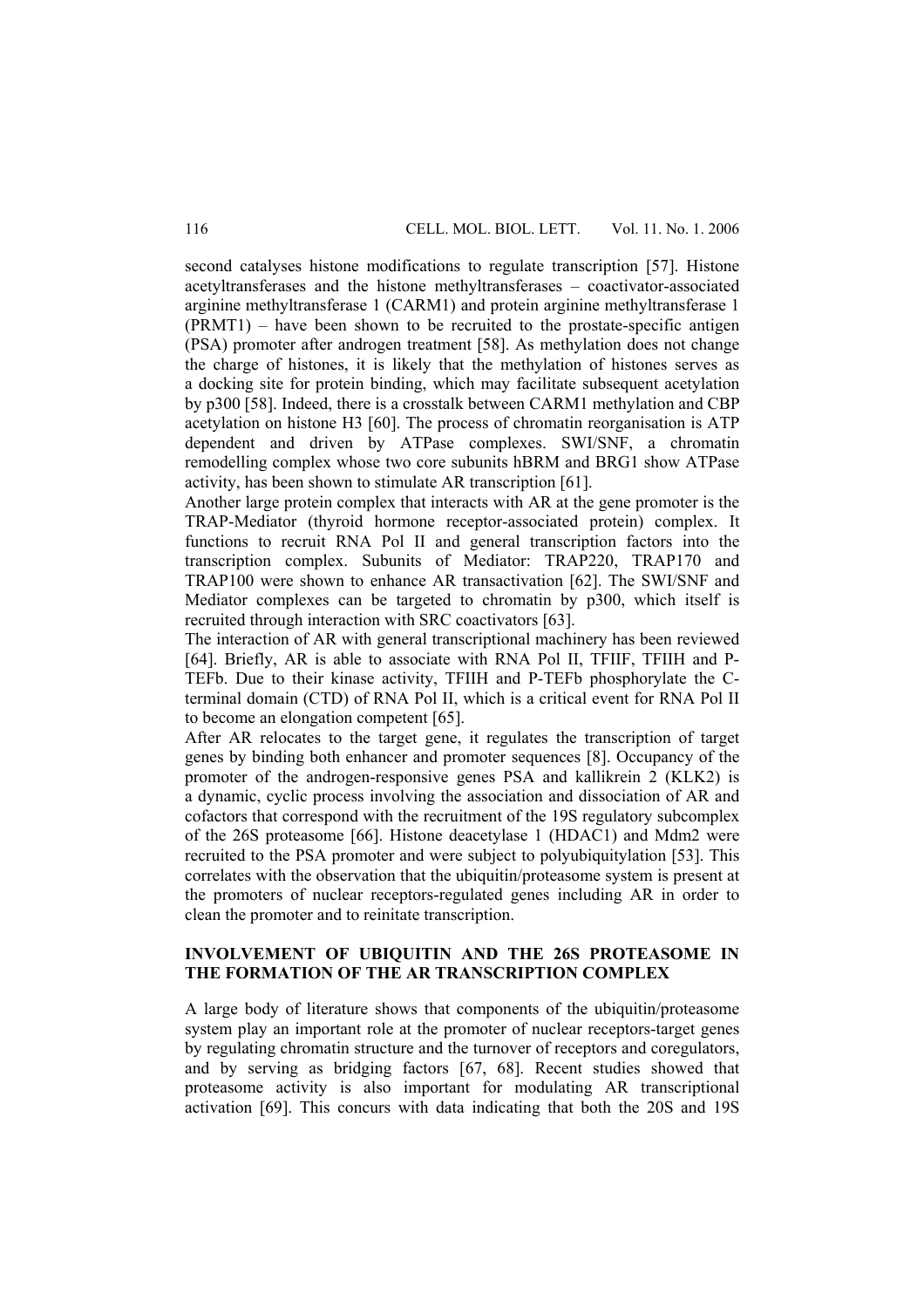subunits of the 26S proteasome are involved in the transcriptional process, with the latter involved in transcription initiation as well as in elongation [70-72]. Subunits of the 19S subcomplex which possess ATPase activity, the so-called APIS complex (AAA proteins independent of 20S) are recruited to the promoter upon induction of transcription independently of the 20S proteolytic core [71]. Sug1, which is one of the six proteasomal ATPases of 19S, forms a complex with the nuclear receptors [73]. However, the interaction of Sug1 with AR has not yet been studied. Evidence for the involvement of proteasome in ARdependent transcription is provided by the fact that the S1 subunit of the 19S proteasome cap is recruited to the PSA promoter, and its occupancy by S1 correlates with AR release from the promoter [66]. Ikezoe *et al.* demonstrated that inhibition of the 26S proteasome with PS-341 decreases AR transcriptional activity without affecting AR nuclear translocation [74], indicating that the proteasome is an essential element of the AR transcriptional complex.

## **Activation of AR via monoubiquitylation**

Recruitment of 19S to the transcriptional complex may be provided by the attachment of monoubiquitin to transcription factors. Mono- and polyubiquitylation act as important signals for the differential regulation of proteins. Monoubiquitylation is implicated in nonproteolytic processes, whereas polyubiquitylation is generally accepted to play a role in degradation [75]. For example, the attachment of a single ubiquitin moiety to VP16 transcription factor by Met<sub>30</sub> ubiquitin ligase is required for transcriptional activation [76].

It is plausible that the linking of monoubiquitin to the target protein serves as a docking site for the 19S subcomplex, the subunits of which may promote transcription initiation. This would include formation of the complete transcriptional complex at the gene promoter, chromatin remodeling and initiation of the transcriptional process. Ubiquitin licenses transcription factors [76] by regulating their activity (monoUb) and proteolysis (polyUb). As transcription proceeds and a gene is transcribed, the ubiquitin chain arises giving a signal for the APIS complex to recruit the 20S proteolytic core [71]. 20S components are present at the promoter at a later time, after the induction of transcription. Thus, the time required for the ubiquitin chain to arise before it becomes a signal for degradation is used by the transcription factor to drive high-level transcription [71].

Androgen treatment results in the appearance of monoubiquinated AR species [53, 77]. Monoubiquitylation is critical for the efficient activation of AR, and monoubiquitylated AR is stabilised by TSG101 (tumour susceptibility gene 101) [77]. In the presence of AATF (apoptosis-antagonizing transcription factor), TSG101 binds monoubiquitylated AR and prevents its polyubiquitylation [77].

Where does the ubiquitylation signal that triggers the transcription factor activity come from? The signal for ubiquitylation for the transcription factor may be provided by components of the RNA Pol II general transcription machinery and by E3 ubiquitin ligases that are part of the RNA Pol II transcription complex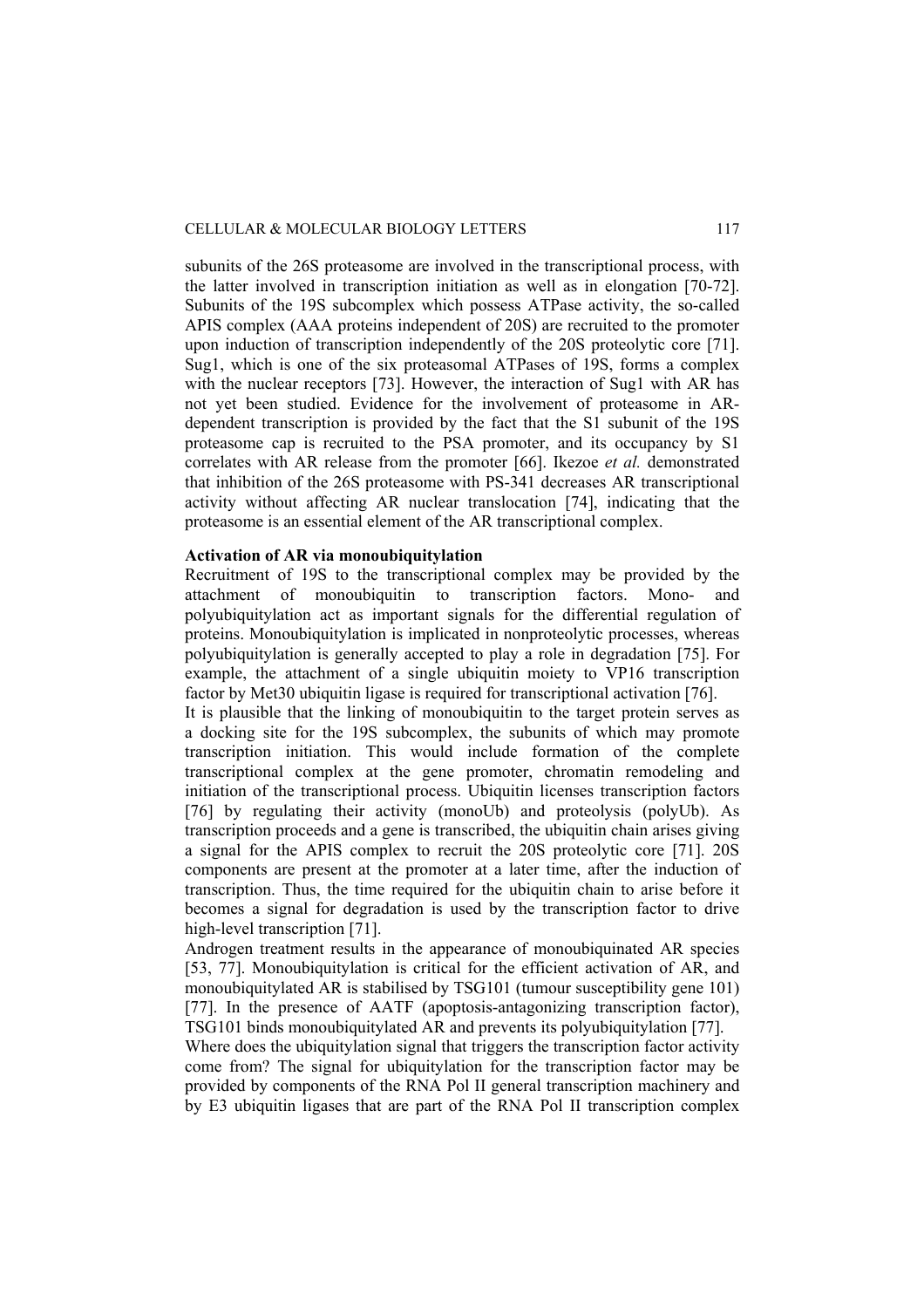[78]. The first indication comes with the finding that the  $TAF<sub>II</sub>250$  subunit of TFIID, a general transcription factor, possesses both ubiquitin-activating and E2 ubiquitin-conjugating activities, and is able to monoubiquitylate histone H1 [79]. The second hypothesis is supported by the fact that p300, which is a wellcharacterised coactivator of nuclear receptors that possesses histone acetylase activity, was shown to be ubiquitin ligase [80]. It is also possible that the ubiquitylation of AR occurs in the cytoplasm as unliganded, cytoplasmic GR is stabilised by TSG101 [81].

#### **AR nuclear translocation**

Proteasome may act as an AR coregulator [69]. Overexpression of proteasome alpha subunit 7 (PSMA7) of the 20S core results in an increase in AR transactivation by influencing the androgen-induced translocation of AR to the nucleus [69]. 20S proteasome inhibitor MG132 is able to break the interaction of AR with coactivators ARA70 (AR-associated-70 kDa protein) and TIF2, the latter belonging to the family of SRC coactivators [69]. ARA70 increases ARmediated transcription by confering stability to the receptor and by increasing AR nuclear localisation [40]. Moreover, ARA70 forms a platform which allows switching of the unliganded receptor into a form capable of interacting with coregulators [12]. It is therefore possible that as the nuclear localisation signal (aa: 628-669), KLKK sequence (aa: 630-633) and PEST sequence (aa: 638-658) in AR overlap, initial ubiquitylation of this motif may provide a signal for the binding of the 20S proteasome and coregulators which regulate AR translocation. The deletion of amino acids 628-646 increases the potency of AR, and that deleted hinge region induces an increased sensitivity of AR to proteasome-mediated degradation, suggesting that this fragment may be involved in controlling the transcriptional activity of AR [82]. Furthermore, mutation of lysine residues (K) in the KLKK motif delays ligand-dependent translocation, and mutated AR colocalises with proteasome, implying that proteasome is involved nuclear translocation [83]. Zhou *et al.* demonstrated that phosphorylation of Ser650 within the hinge region is important for optimal AR transactivation [84]. Ser650 in AR appears to be constitutively phosphorylated, and androgen treatment elevates its phosphorylation level [85, 86]. Given the importance of the PEST sequence in protein turnover [34], it is likely that the phosphorylation of this motif serves as a docking site for E3 ligases which promote initial AR ubiquitylation. Indeed, it was shown that the small nuclear RING finger protein SNURF, which was recently demonstrated to possess ubiquitin E3 ligase activity [30], interacts with AR in a hormone-dependent manner [28]. SNURF binds to the hinge region of AR and enhances ARdependent transcription by serving as a bridging factor [28] and by facilitating AR import to the nucleus [29]. Importantly, the RING finger structure of SNURF may serve as an interaction interface for general transcription factors, as SNURF has been shown to interact with TBP *in vitro* [28].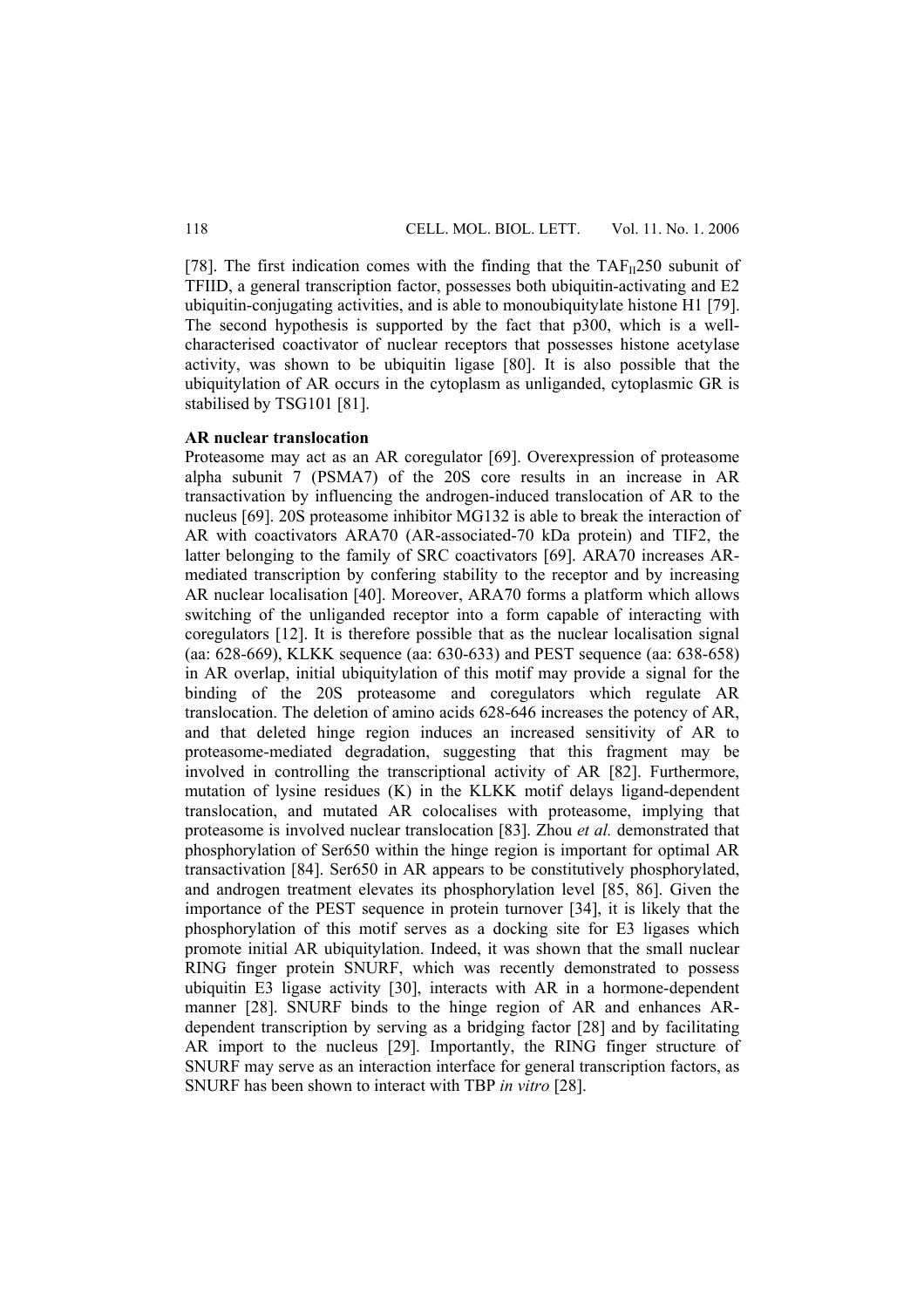#### CELLULAR & MOLECULAR BIOLOGY LETTERS 119

# **Assembly of the AR transcription complex**

Ubiquitin/proteasome machinery may be recruited into NR transcription complexes by transducin-β-like (TBL1) and TBL1-related protein (TBLR1) [87]. These two proteins may recruit ubiquitin conjugating/proteasome machinery to exchange nuclear receptor corepressors for coactivators after ligand binding [87]. TBL1 is recruited to the promoter of kallikrein 2 and PSA after androgen treatment, and is required for transcriptional activation by AR [87]. TBL1 and TBLR1 function as adaptor proteins that recruit the ubiquitinconjugating enzyme UbcH5 [87]. It is likely that TBL1 is important for the recruitment of UbcH5 into the AR transcription complex, as UbcH5 is an E2 cognate of E3 ubiquitin ligase SNURF (Tab. 1). TBL1 and TBLR1 facilitate the recruitment of E6-AP to the transcriptional complex [87]. Interestingly, E6-AP and its E2 ubiquitin-conjugating enzyme UbcH7 have been shown to enhance the hormone-dependent transcriptional activity of AR [17, 19]. The coactivating function may result from the ability of E6-AP to target NcoR for degradation [88]. In the normal prostate, E6-AP is expressed at a high level where it is necessary to regulate AR levels, whereas its expression decreases in the cancerous prostate [89].

A model for ligand-dependent AR transcription has been proposed [77]: ubiquitylation of AR may occur in the cytoplasm, and TSG101 binding protects AR from premature degradation; after ligand binding, AR translocates to the nucleus and is recruited to the promoter of the androgen-responsive genes, and subsequently associates with transcriptional coactivators. Attachment of the ubiquitin moiety may also occur in the nucleus. In any case, TSG101 locks AR in the monoubiquitylated state in order to initiate transcription. Protein posttranslational modifications which are important for transcription to proceed induce conformational changes that release the lock provided by TSG101, yielding polyubiquitylation, which is consistent with receptor degradation. This mechanism designates for degradation those receptors that participated in transcription, facilitating promoter clearance and a new round of transcription.

#### **Termination of AR transcription by ubiquitin-like proteins**

AR ubiquitylation is not the only condition of transcription termination. ARdependent transcription may also be terminated through modifications by the ubiquitin-like proteins SUMO and NEDD8. Sumoylation is a general mechanism controlling the activities of the nuclear receptors [26]. The E2 SUMO-conjugating enzyme Ubc9 was shown to interact with AR [25]. PIAS1 and PIAS $x\alpha$ , inhibitors of the STAT3 transcription factors, are SUMO-E3 ligases that sumoylate AR and repress its transactivation by facilitating its dissociation from chromatin into the nuclecytoplasmic compartment [27, 90]. It was also shown that AR may be modified by the ubiquitin-like protein NEDD8 [91]. Recent research indicates that Uba3, an activating enzyme for NEDD8, may terminate steroid receptor-mediated gene transcription and its turnover by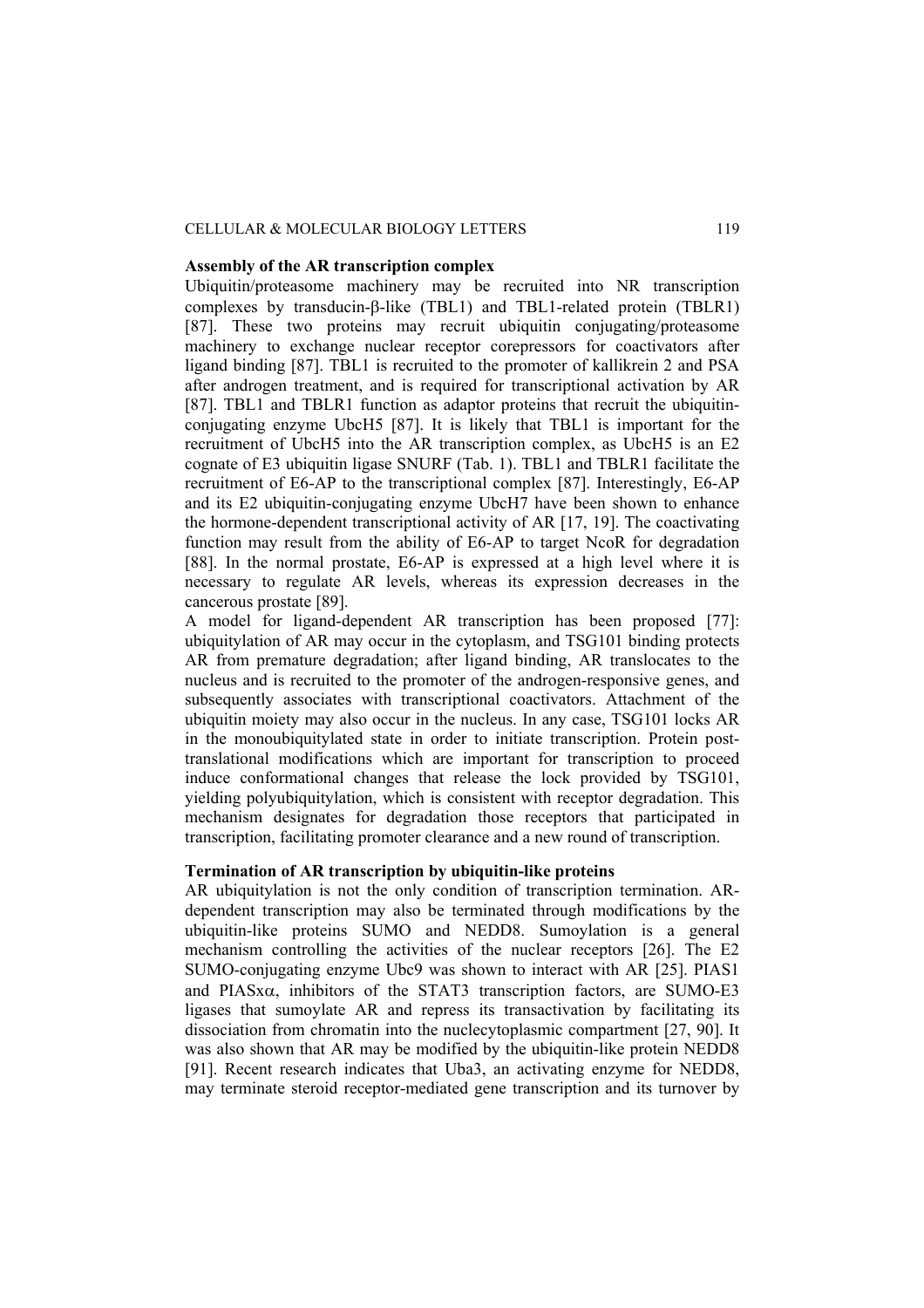neddylation of the receptor or by recruitment of SCF ligases that ubiquitylate the receptor [92].

### **TARGETING AR DEGRADATION IN PROSTATE CANCER**

Current prostate cancer therapies are based on androgen deprivation. This may be achieved either by castration or by using antiandrogens. These options are not without defects. Although they cause regression of the tumour, it usually relapses as a result of the selection of androgen-independent cells. Thus, the prostate cancer comes back and is androgen independent or androgen refractory. This is because AR may be activated by many cell signalling pathways, namely, MAPK [93, 94], PI3K/Akt [42], PKC [95] or PKA [96]; mutated AR may be activated by antagonists [97]; due to amplification, AR can be activated by small doses of remaining androgens [98]; and mutations in AR may alter its specificity

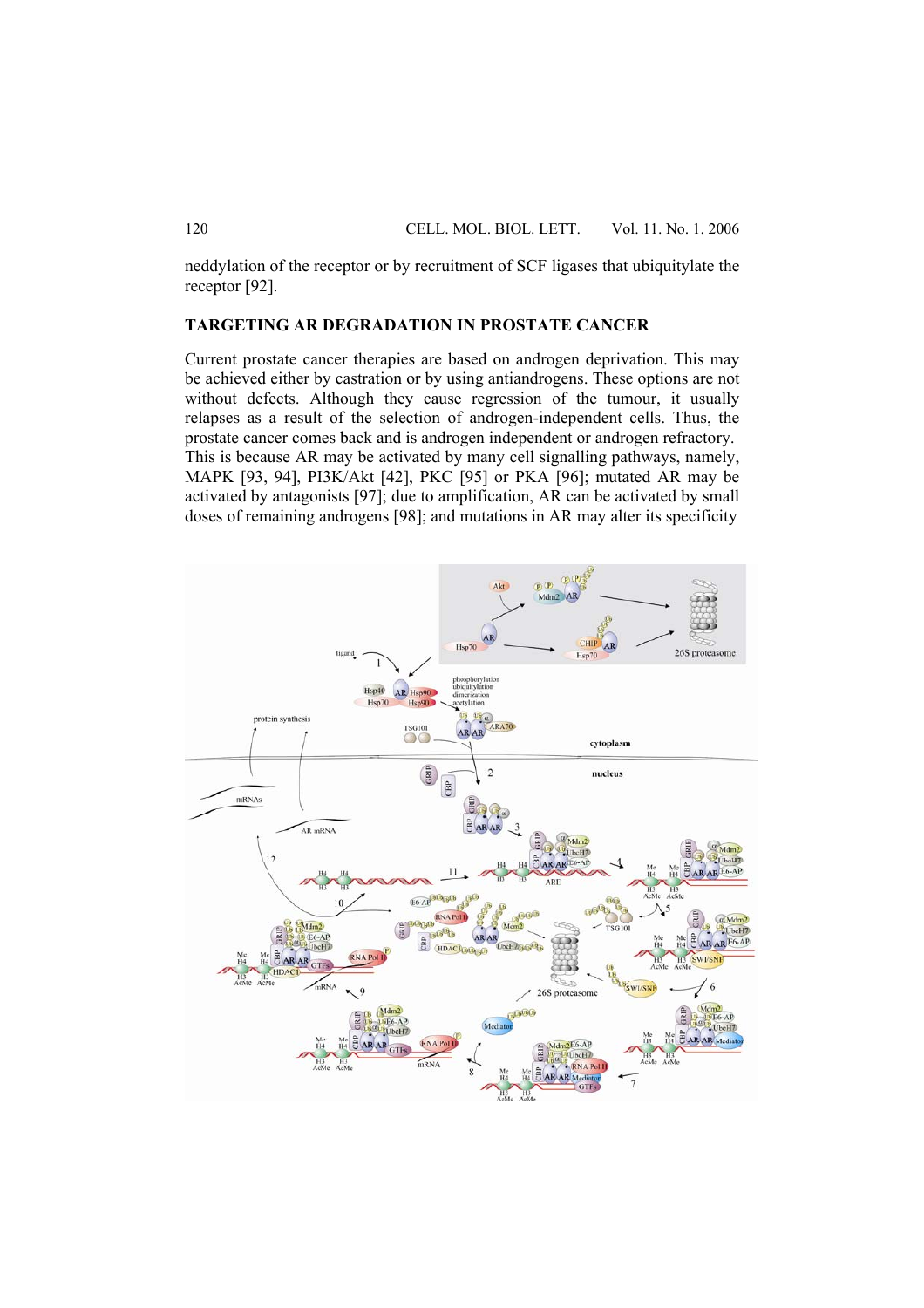towards adrenal androgens or even towards non-androgenic steroids such as progesterone and estradiol [99, 100]. Superior therapeutic interventions are therefore needed that could take advantage of the fact that prostatic tumours are androgen-independent but remain AR-dependent [101]. Androgen-dependent and androgen-independent tumours rely on AR, so it should remain the main therapeutic target in the treatment of prostate cancers; downregulation of its level will be the advantageous approach. This may be achieved by application of hyperthermia. In LNCaP cells, heat treatment resulted in the downregulation of AR protein and in the loss of 19S proteasome activity, yet the mechanism by which heat treatment decreases AR expression remains unclear [102].

Fig. 3. Proteasome as a central regulator of the AR transcription process. The grey background depicts those activities that occur in the cytoplasm prior to ligand binding. AR may be targeted for proteasomal degradation after Akt-driven phosphorylation and Mdm2-driven ubiquitylation following growth factor stimulation. AR in its inactive state forms a complex with heat shock proteins (Hsps). Hsps form a molecular platform on which AR may be folded or targeted for proteasomal degradation after the recruitment of CHIP ligase. This mechanism provides an accurate, accessible level of receptor protein. Hsps form a multichaperone complex which confer a ligand-binding ability to the receptor, and is likely to dissociate after AR activation by the ligand, which may be testosterone or the more potent androgen dihydrotestosterone. Ligand binding induces post-translational modifications which include phosphorylation, acetylation and probably ubiquitylation; alternatively, ubiquitylation of the receptor may occur at later stages, in the nucleus at the core promoter. Ubiquitin attached to AR is protected from release by TSG101. AR translocation to the nucleus is facilitated by ARA70 coactivator and PSMA7, an α-type subunit of proteasome. 2) After nuclear import, AR associates with GRIP1 and p300/CBP coactivators; the latter may acetylate histones and AR itself. This facilitates recruitment of additional acetylases and histone modifiers like methyltransferases (omitted for clarity). These histone modifications may induce the release of TSG101. Ubiquitin attached to AR is therefore susceptible to further ubiquitylation. 6) SWI/SNF is an ATPase complex that reduces the association of histones with DNA. 7) The subsequent recruitment of Mediator facilitates the engagement of RNA Pol II and general transcription factors, and as a result, the initiation of transcription. 8) Phosphorylation of RNA Pol II by kinases associated with general transcription factors makes it elongation competent. 9) As transcription proceeds, ubiquitin ligases associated with the transcriptional complex ubiquitylate and target its components for degradation. 10) When the ubiquitin chain on AR reaches the appropriate length, AR becomes degraded, similarly to other components of the transcriptional process. It is likely that the excess of AR molecules that could not actively participate in transcription is exported to the cytoplasm retaining the ability to reenter the nucleus. 11) Promoter clearance via degradation of its transcriptional components prepares the gene for a new round of transcription. 12) AR-dependent transcription results in the production of mRNAs including AR mRNA. AR is bound cotranslationally by Hsp machinery.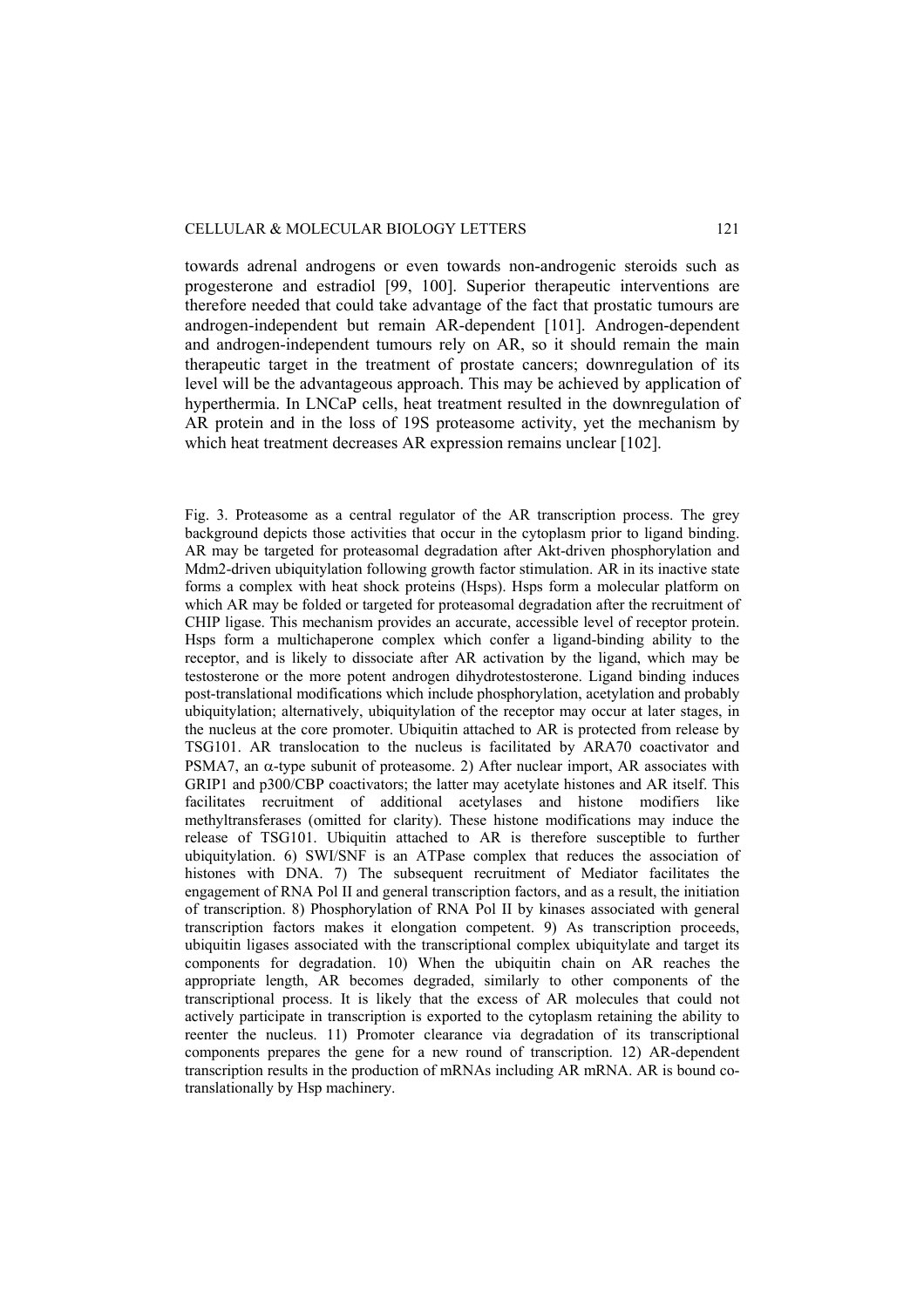Another promising approach is targeting AR degradation. This is evidenced by the fact that prostate tumours lose the expression of E6-AP ubiquitin ligase [89]. Given the critical role of E6-AP in regulating AR activity, probably by targeting AR to proteasomal degradation and maintaining its proper function in normal tissue, the loss of E6-AP will be favourable in prostate cancer. Anti-cancer therapy that has gained significant interest is the application of phytochemicals, namely genistein and curcumin. Emodin seems to be a more potent phytochemical than curcumin and genistein [101]. It is a natural compound of *Rheum palmatum*, which interestingly suppresses prostate cancer growth both *in vitro* in the AR-positive LNCaP cell culture model and *in vivo* in transgenic mice bearing a PC3-AR xenograft [101]. Emodin reduces protein stability by decreasing the association of AR and Hsp90 and by increasing the association of Mdm2 with AR [101]. An interesting strategy is the application of molecules that induce degradation of selected proteins using PROteolysis TArgeting Chimeric molecules (PROTACs) [103]. PROTAC-5 is composed of DHT (a ligand for targeted AR protein), two aminocaproic acids (a linker moiety), ALAPYIP (a sequence recognised by E3 ligase), and a poly-D-arginine tag (to confer cell permeability) [103]. This molecule has been shown to down-regulate AR in HEK293 cells transfected with GFP-AR via a proteasome-dependent pathway [103]. Another approach is the application of geldanamycin in targeting AR degradation. AR in its inactive state exists as part of a multichaperone complex [104]. Geldanamycin is an inhibitor of Hsp90 chaperone, and its inhibition evokes the proteasomal degradation of several proteins, including AR [105]. Hybrids composed of testosterone and geldanamycin were shown to selectively inhibit AR in prostate cancer cells [106].

## **TOWARDS THE INTEGRAL MODEL**

In order to provide a clear overview of the mechanism of AR action following ligand binding, the subsequent assembly of the AR transcription complex and the involvement of proteasome therein is illustrated (Fig. 3).

# **CONCLUSIONS**

Regulation of AR transcriptional activity appears to be more complex than previously considered. This regulation involves dynamic interactions between AR and cofactors, among which proteasome plays a pivotal role. Combinatorial and sequential association and dissociation of cofactors is regulated by different cellular events which include phosphorylation, acetylation, ubiquitylation, sumoylation and others. This allows the precise regulation of each step throughout the transcriptional process. Further studies will assist in the identification of novel cofactors for AR and broaden our knowledge on the differential expression of cofactors affecting gene regulation**.**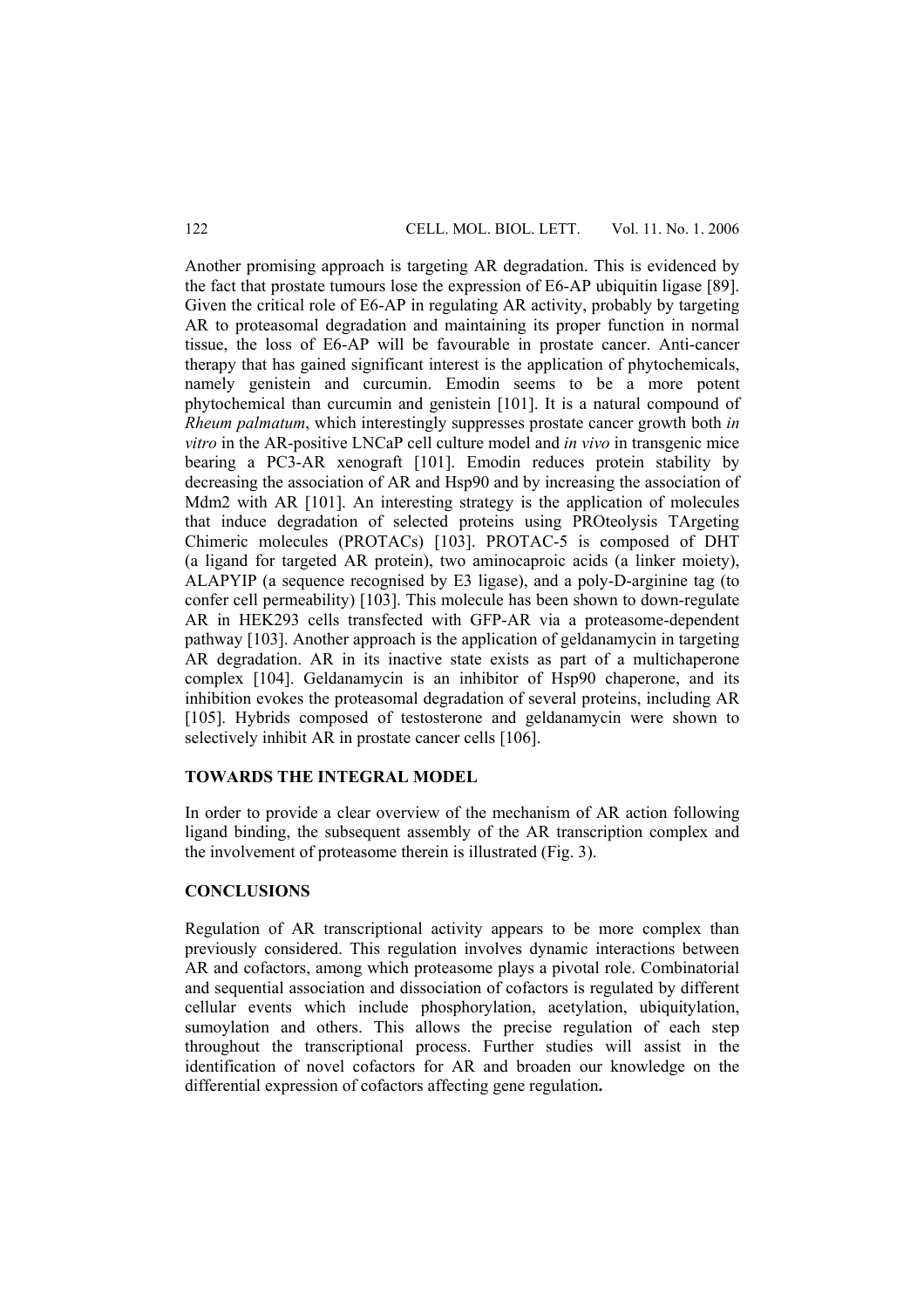**Acknowledgements.** I would like to thank Prof. Barbara Grzelakowska-Sztabert and Dr. Małgorzata Manteuffel-Cymborowska for their helpful discussions. This work was partly supported by grant no. 2 P04C 096 27 from the Ministry of Education and Science, Poland.

## **REFERENCES**

- 1. Wilson, J.D., George, F.W. and Griffin, J.E. The hormonal control of sexual development. **Science** 211 (1981) 1278-1284.
- 2. Quigley, C.A., De Bellis, A., Marschke, K.B., El-Awady, M.K., Wilson, E.M. and French, F.S. Androgen receptor defects: historical, clinical and molecular perspectives. **Endocr. Rev.** 16 (1995) 271-321.
- 3. Grossmann, M.E., Huang, H. and Tindall, D.J. Androgen receptor signaling in androgen-refractory prostate cancer. **J. Natl. Cancer Inst.** 93 (2001) 1687-1697.
- 4. Jemal, A., Murray, T., Ward, E., Samuels, A., Tiwari, R.C., Ghafoor, A., Feuer, E.J. and Thun, M.J. Cancer statistics, 2005. **CA Cancer J. Clin.** 55 (2005) 10-30.
- 5. www.nursa.org
- 6. MacLean, H.E., Warne, G.L. and Zajac J.D. Localization of functional domains in the androgen receptor. **J. Steroid Biochem. Mol. Biol.** 62 (1997) 233-242.
- 7. Vanaja, D.K., Mitchell, S.H., Toft, D.O. and Young, C.Y. Effect of geldanamycin on androgen receptor function and stability. **Cell Stress Chaperones** 7 (2002) 55-64.
- 8. Shang, Y., Myers, M. and Brown, M. Formation of androgen receptor transcription complex. **Mol. Cell** 9 (2002) 601-610.
- 9. Asirvatham, A.J., Schmidt, M., Gao, B. and Chaudhary, J. Androgens regulate the immune/inflammatory response and cell survival pathways in rat ventral prostate epithelial cells. **Endocrinology** 147 (2006) 257-271.
- 10. Burnstein, K.L. Regulation of androgen receptor levels: Implications for prostate cancer progression and therapy. **J. Cell. Biochem.** 95 (2005) 657- 669.
- 11. Yeap, B.B., Wilce, J.A. and Leedman, P.J. The androgen receptor mRNA. **BioEssays** 26 (2004) 672-682.
- 12. Heinlein, C.A. and Chang, C. Androgen receptor (AR) coregulators: an overview. **Endocr. Rev.** 23 (2002) 175-200.
- 13. Smith, C.L. and O'Malley, B.W. Coregulator function: a key to understanding tissue specificity of selective receptor modulators. **Endocr. Rev.** 25 (2004) 45-71.
- 14. Sheflin, L., Keegan, B., Zhang, W. and Spaulding, S.W. Inhibiting proteasomes in human HepG2 and LNCaP cells increases endogenous androgen receptor levels. **Biochem. Biophys. Res. Commun.** 276 (2000) 144-150.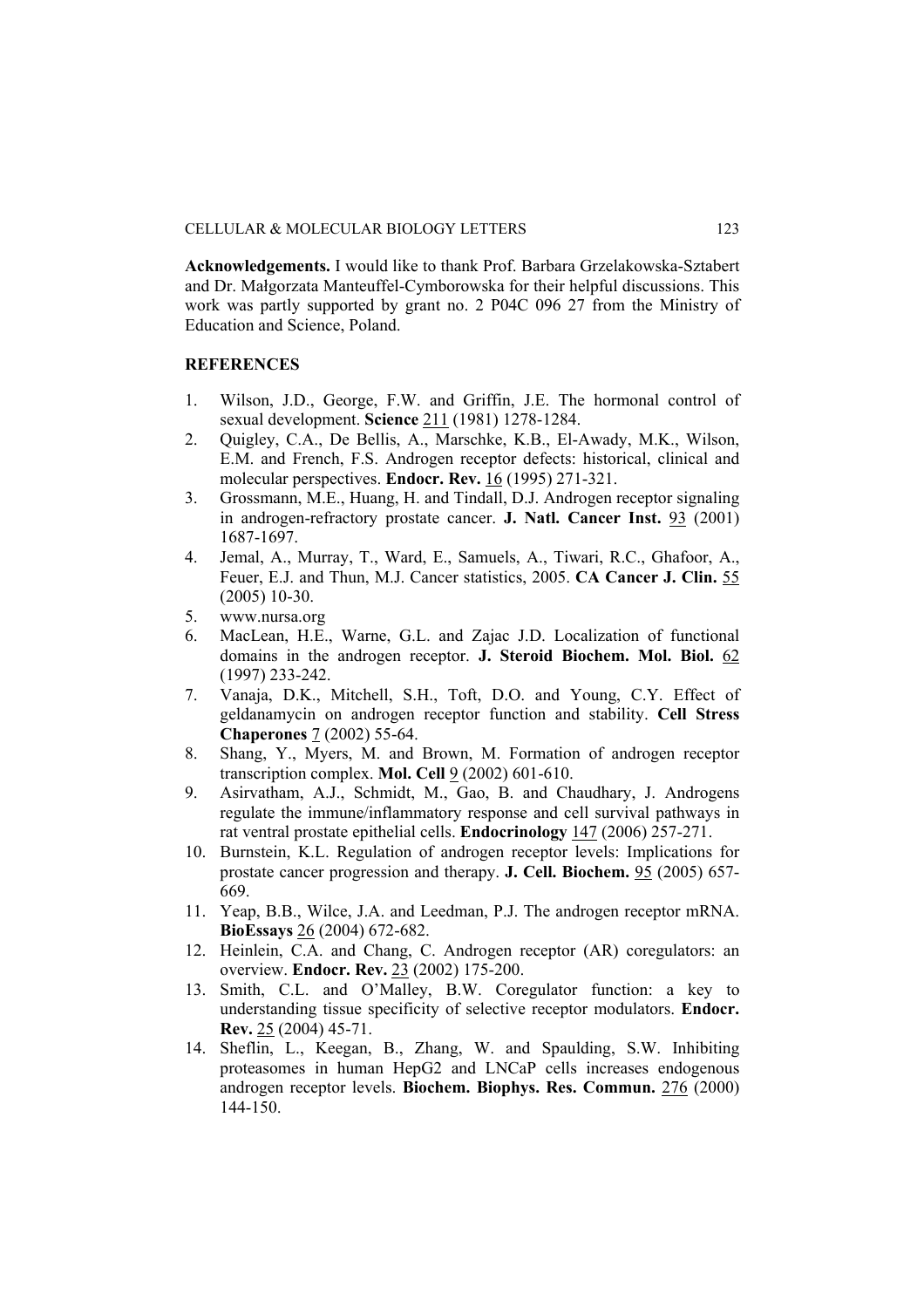- 15. Pickart, C.M. Mechanisms underlying ubiquitination. **Annu. Rev. Biochem.** 70 (2001) 503-533.
- 16. Thrower, J.S., Hoffman, L., Rechsteiner, M. and Pickart, C.M. Recognition of the polyubiquitin proteolytic signal. **EMBO J.** 19 (2000) 94-102.
- 17. Nawaz, Z., Lonard, D.M., Smith, C.L., Lev-Lehman, E., Tsai, S.Y., Tsai, M.J. and O'Malley B.W. The Angelman syndrome-associated protein, E6- AP, is a coactivator for the nuclear hormone receptor superfamily. **Mol. Cell. Biol.** 19 (1999) 1182-1189.
- 18. Smith, C.L., DeVera, D.G., Lamb, D.J., Nawaz, Z., Jiang, Y.H., Beaudet, A.L. and O'Malley, B.W. Genetic ablation of the steroid receptor coactivator-ubiquitin ligase, E6-AP, results in tissue-selective steroid hormone resistance and defects in reproduction. **Mol. Cell. Biol.** 22 (2002) 525-535.
- 19. Verma, S., Ismail, A., Gao, X., Fu, G., Li, X., O'Malley, B.W. and Nawaz, Z. The ubiquitin-conjugating enzyme UBCH7 acts as a coactivator for steroid hormone receptors. **Mol. Cell. Biol.** 24 (2004) 8716-8726.
- 20. Beitel, L.K., Elhaji, Y.A., Lumbroso, R., Wing, S.S., Panet-Raymond, V., Gottlieb, B., Pinsky, L. and Trifiro, M.A. Cloning and characterization of an androgen receptor N-terminal-interacting protein with ubiquitin-protein ligase activity. **J. Mol. Endocrinol.** 29 (2002) 41-60.
- 21. Kang, H.Y., Yeh, S., Fujimoto, N. and Chang, C. Cloning and characterization of human prostate coactivator ARA54, a novel protein that associates with the androgen receptor. **J. Biol. Chem.** 274 (1999) 8570- 8576.
- 22. Ito, K., Adachi, S., Iwakami, R., Yasuda, H., Muto, Y., Seki, N. and Okano, Y. N-Terminally extended human ubiquitin-conjugating enzymes (E2s) mediate the ubiquitination of RING-finger proteins, ARA54 and RNF8. **Eur. J. Biochem.** 268 (2001) 2725-2732.
- 23. Lin, H.K., Wang, L., Hu, Y.C., Altuwaijri, S. and Chang, C. Phosphorylation-dependent ubiquitylation and degradation of androgen receptor by Akt require Mdm2 E3 ligase. **EMBO J.** 21 (2002) 4037-4048.
- 24. Moilanen, A.M., Karvonen, U., Poukka, H., Yan, W., Toppari, J., Jänne, O.A. and Palvimo, J.J. A testis-specific androgen receptor coregulator that belongs to a novel family of nuclear proteins. **J. Biol. Chem.** 274 (1999) 3700-3704.
- 25. Poukka, H., Aarnisalo, P., Karvonen, U., Palvimo, J.J. and Jänne, O.A. Ubc9 interacts with the androgen receptor and activates receptor-dependent transcription. **J. Biol. Chem.** 274 (1999) 19441-19446.
- 26. Poukka, H., Karvonen, U., Jänne, O.A. and Palvimo, J.J. Covalent modification of the androgen receptor by small ubiquitin-like modifier 1 (SUMO-1). **Proc. Natl. Acad. Sci. USA** 97 (2000) 14145-14150.
- 27. Nishida, T. and Yasuda, H. PIAS1 and PIAS $x\alpha$  function as SUMO-E3 ligases toward androgen receptor and repress androgen receptor-dependent transcription. **J. Biol. Chem.** 277 (2002) 41311-41317.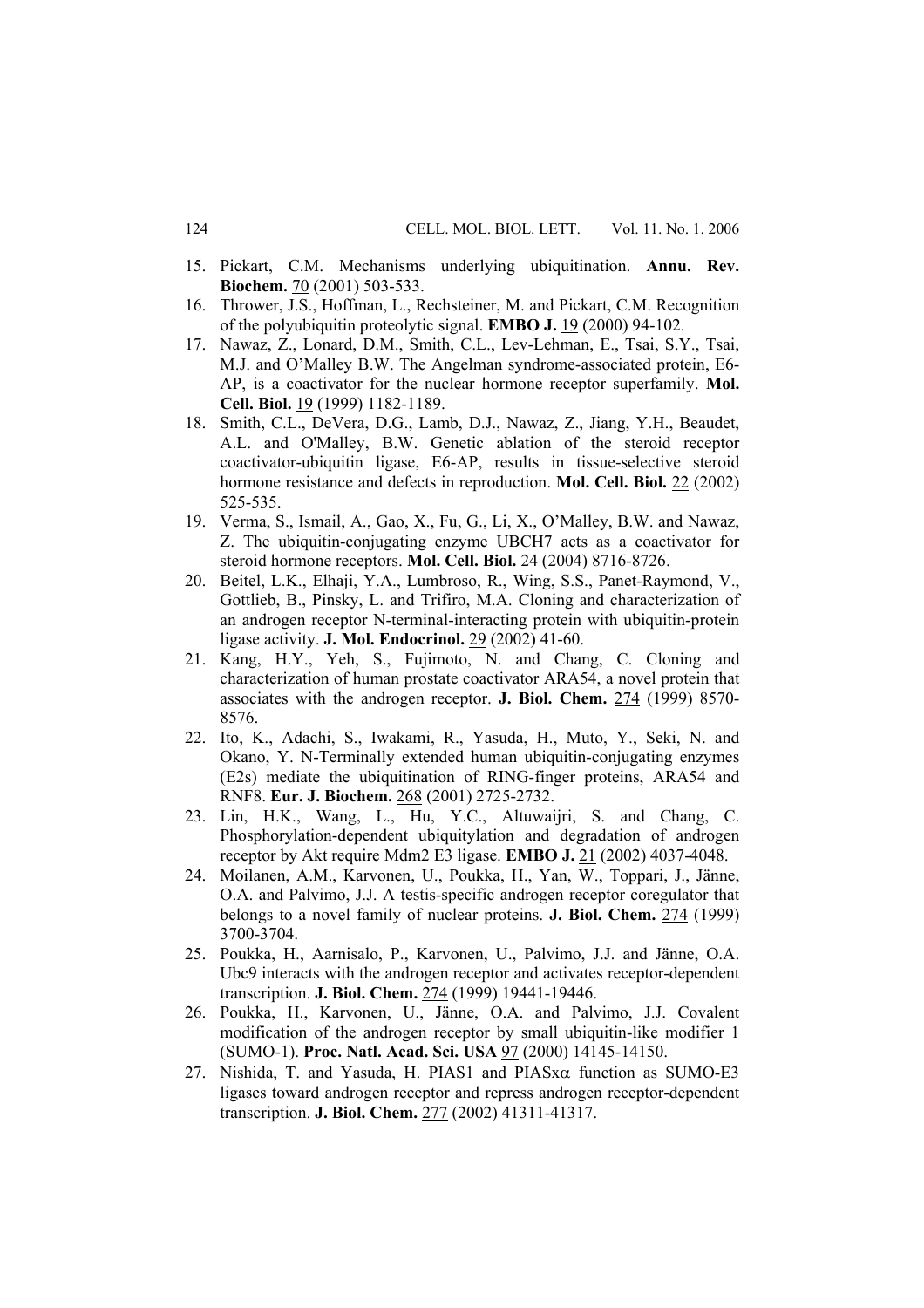- 28. Moilanen, A.M., Poukka, H., Karvonen, U., Häkli, M., Jänne, O.A. and Palvimo, J.J. Identification of a novel RING finger protein as a coregulator in steroid receptor-mediated gene transcription. **Mol. Cell. Biol.** 18 (1998) 5128-3519.
- 29. Poukka, H., Karvonen, U., Yoshikawa, N., Tanaka, H., Palvimo, J.J. and Jänne, O.A. The RING finger protein SNURF modulates nuclear trafficking of the androgen receptor. **J. Cell. Sci.** 113 (2000) 2991-3001.
- 30. Häkli, M., Lorick, K.L., Weissman, A.M., Jänne, O.A. and Palvimo, J.J. Transcriptional coregulator SNURF (RNF4) possesses ubiquitin E3 ligase activity. **FEBS Letters** 560 (2004) 56-62.
- 31. Murata, S., Minami, Y., Minami, M., Chiba, T. and Tanaka, K. CHIP is a chaperone-dependent E3 ligase that ubiquitylates unfolded protein. **EMBO Rep.** 2 (2001) 1133-1138.
- 32. Cardozo, C.P., Michaud, C., Ost, M.C., Fliss, A.E., Yang, E., Patterson, C., Hall, S.J. and Caplan, A.J. C-terminal Hsp-interacting protein slows androgen receptor synthesis and reduces its rate of degradation. **Arch. Biochem. Biophys.** 410 (2003) 134-140.
- 33. He, B., Bai, S., Hnat, A.T., Kalman, R.I., Minges, J.T., Patterson, C. and Wilson, E.M. An androgen receptor NH2-terminal conserved motif interacts with the COOH terminus of the Hsp70-interacting protein (CHIP). **J. Biol. Chem.** 279 (2004) 30643-30653.
- 34. Rechsteiner, M. and Rogers, S.W. PEST sequences and regulation by proteolysis. **Trends Biochem. Sci.** 21 (1996) 267-271.
- 35. Wolf, D.H. and Hilt, W. The proteasome: a proteolytic nanomachine of cell regulation and waste disposal. **Biochim. Biophys. Acta** 1695 (2004) 19-31.
- 36. Lin, H.K., Hu, Y.C., Lee, D.K. and Chang, C. Regulation of androgen receptor signaling by PTEN (phosphatase and tensin homolog deleted on chromosome 10) tumor suppressor through distinct mechanisms in prostate cancer cells. **Mol. Endocrinol.** 18 (2004) 2409-2423.
- 37. Yang, L., Wang, L., Lin, H.K., Kan, P.Y., Xie, S., Tsai, M.Y., Wang, P.H., Chen, Y.T. and Chang, C. Interleukin-6 differentially regulates androgen receptor transactivation via PI3K-Akt, STAT3, and MAPK, three distinct signal pathways in prostate cancer cells. **Biochem. Biophys. Res. Commun.** 305 (2003) 462-469.
- 38. Cronauer, M.V., Nessler-Menardi. C., Klocker, H., Maly, K., Hobisch, A., Bartsch, G. and Culig, Z. Androgen receptor protein is down-regulated by basic fibroblast growth factor in prostate cancer cells. **Br. J. Cancer** 82 (2000) 39-45.
- 39. Lin, H.K., Yeh, S., Kang, H.Y. and Chang, C. Akt suppresses androgeninduced apoptosis by phosphorylating and inhibiting androgen receptor. **Proc. Natl. Acad. Sci. USA** 98 (2001) 7200-7205.
- 40. Hu, Y.C., Yeh, S., Yeh, S.D., Sampson, E.R., Huang, J., Li, P., Hsu, C.L., Ting, H.J., Lin, H.K., Wang, L., Kim, E., Ni, J. and Chang, C. Functional domain and motif analyses of androgen receptor coregulator ARA70 and its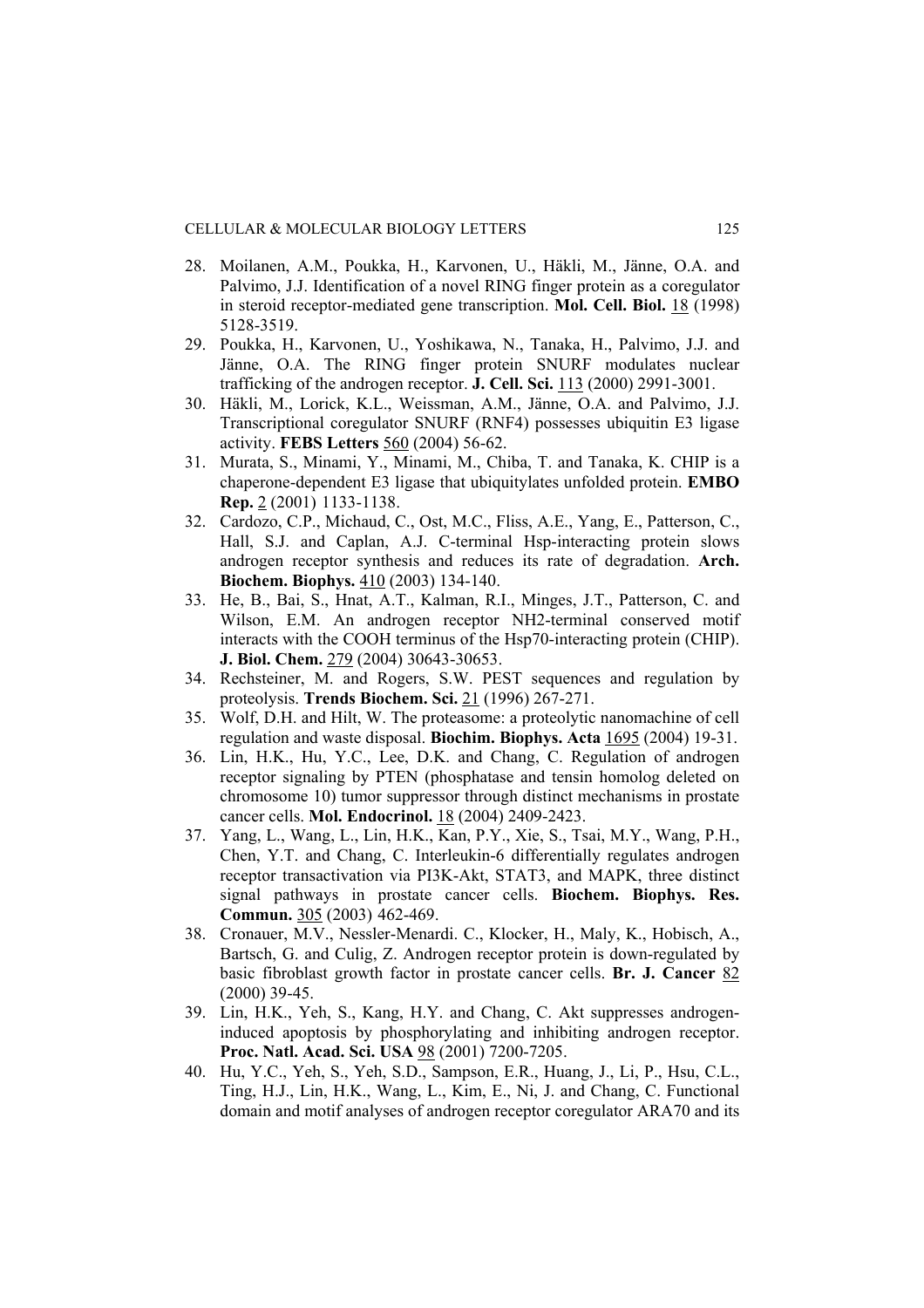differential expression in prostate cancer. **J. Biol. Chem.** 279 (2004) 33438-33446.

- 41. Lin, H.K., Hu, Y.C., Yang, L., Altuwaijri, S., Chen, Y.T., Kang, H.Y. and Chang, C. Suppression versus induction of androgen receptor functions by the phosphatidylinositol 3-kinase/Akt pathway in prostate cancer LNCaP cells with different passage numbers. **J. Biol. Chem.** 278 (2003) 50902- 50907.
- 42. Wen, Y., Hu, M.C., Makino, K., Spohn, B., Bartholomeusz, G., Yan, D.H. and Hung, M.C. HER-2/neu promotes androgen-independent survival and growth of prostate cancer cells through the Akt pathway. **Cancer Res.** 60 (2000) 6841-6845.
- 43. Salas, T.R., Kim, J., Vakar-Lopez, F., Sabichi, A.L., Troncoso, P., Jenster, G., Kikuchi, A., Chen, S.Y., Shemshedini, L., Suraokar, M., Logothetis, C.J., DiGiovanni, J., Lippman, S.M. and Menter, D.G. Glycogen synthase kinase-3 beta is involved in the phosphorylation and suppression of androgen receptor activity. **J. Biol. Chem.** 279 (2004) 19191-19200.
- 44. Liao, X., Thrasher, J.B., Holzbeierlein, J., Stanley, S. and Li, B. Glycogen synthase kinase-3beta activity is required for androgen-stimulated gene expression in prostate cancer. **Endocrinology** 145 (2004) 2941-2949.
- 45. Gioeli, D., Black, B.E., Gordon, V., Spencer, A., Kesler, C.T., Eblen, S.T., Paschal, B.M. and Weber, M.J. Stress kinase signaling regulates androgen receptor phosphorylation, transcription, and localization. **Mol. Endocrinol.** 20 (2006) 503-515.
- 46. Fu, M., Wang, C., Zhang, X. and Pestell, R.G. Acetylation of nuclear receptors in cellular growth and apoptosis. **Biochem. Pharmacol.** 68 (2004) 1199-1208.
- 47. Ito, A., Kawaguchi, Y., Lai, C.H., Kovacs, J.J., Higashimoto, Y., Appella, E. and Yao, T.P. MDM2-HDAC1-mediated deacetylation of p53 is required for its degradation. **EMBO J**. 21 (2002) 6236-6245.
- 48. Cidlowski, J.A. and Cidlowski, N.B. Regulation of glucocorticoid receptors by glucocorticoids in cultured HeLa S3 cells. **Endocrinology** 109 (1981) 1975-1982.
- 49. Dace, A., Zhao, L., Park, K.S., Furuno, T., Takamura, N., Nakanishi, M., West, B.L., Hanover, J.A. and Cheng, S. Hormone binding induces rapid proteasome-mediated degradation of thyroid hormone receptors. **Proc. Natl. Acad. Sci. USA** 97 (2000) 8985-8990.
- 50. Zhu, J., Gianni, M., Kopf, E., Honore, N., Chelbi-Alix, M., Koken, M., Quignon, F., Rochette-Egly, C. and de The, H. Retinoic acid induces proteasome-dependent degradation of retinoic acid receptor alpha (RARalpha) and oncogenic RARalpha fusion proteins. **Proc. Natl. Acad. Sci. USA** 96 (1999) 14807-14812.
- 51. Lange, C.A., Shen, T. and Horwitz, K.B. Phosphorylation of human progesterone receptors at serine-294 by mitogen-activated protein kinase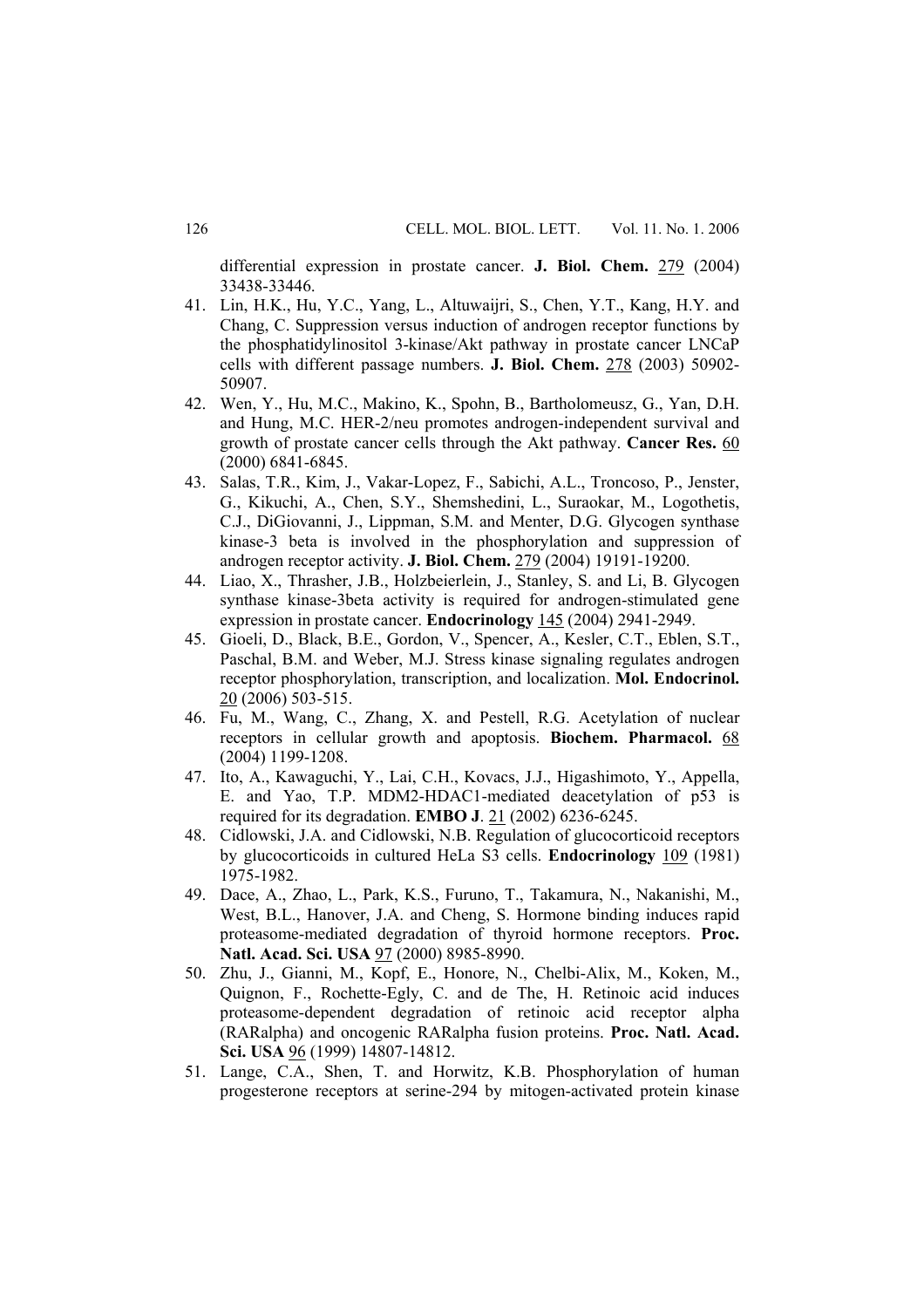signals their degradation by the 26S proteasome. **Proc. Natl. Acad. Sci. USA** 97 (2000) 1032-1037.

- 52. Nawaz, Z., Lonard, D.M., Dennis, A.P., Smith, C.L. and O'Malley, B.W. Proteasome-dependent degradation of the human estrogen receptor. **Proc. Natl. Acad. Sci. USA** 96 (1999) 1858-1862.
- 53. Gaughan, L., Logan, I.R., Neal, D.E. and Robson, C.N. Regulation of androgen receptor and histone deacatylase 1 by Mdm2-mediated ubiquitylation. **Nucleic Acids Res.** 33 (2005) 13-26.
- 54. Tyagi, R.K., Lavrovsky, Y., Ahn, S.C., Song, C.S., Chatterjee, B. and Roy, A.K. Dynamics of intracellular movement and nucleocytoplasmic recycling of the ligand-activated androgen receptor in living cells. **Mol. Endocrinol.** 14 (2000) 1162-1174.
- 55. Dai, J.L. and Burnstein, K.L. Two androgen response elements in the androgen receptor coding region are required for cell-specific up-regulation of receptor messenger RNA. **Mol. Endocrinol.** 10 (1996) 1582-1594.
- 56. Black, B.E., Vitto, M.J., Gioeli, D., Spencer, A., Afshar, N., Conaway, M.R., Weber, M.J. and Paschal, B.M. Transient, ligand-dependent arrest of the androgen receptor in subnuclear foci alters phosphorylation and coactivator interactions. **Mol. Endocrinol.** 18 (2004) 834-850.
- 57. Kinyamu, H.K., Chen, J. and Archer, T.K. Linking the ubiquitinproteasome pathway to chromatin remodeling/modification by nuclear receptors. **J. Mol. Endocrinol.** 34 (2005) 281-297.
- 58. Kang, Z., Jänne, O.A. and Palvimo, J.J. Coregulator recruitment and histone modifications in transcriptional regulation by the androgen receptor**. Mol. Endocrinol.** 18 (2004) 2633-2648.
- 59. Fu, M., Wang, C., Reutens, A.T., Wang, J., Angeletti, R.H., Siconolfi-Baez, L., Ogryzko, V., Avantaggiati, M.L. and Pestell, R.G. p300 and p300/cAMP response element-binding protein-associated factor acetylate the androgen receptor at sites governing hormone-dependent transactivation. **J. Biol. Chem.** 275 (2000) 20853-20860.
- 60. Daujat, S., Bauer, U.M., Shah, V., Turner, B., Berger, S. and Kouzarides, T. Crosstalk between CARM1 methylation and CBP acetylation on histone H3. **Curr. Biol.** 12 (2002) 2090-2097.
- 61. Marshall, T.W., Link, K.A., Petre-Draviam, C.E. and Knudsen, K.E. Differential requirement of SWI/SNF for androgen receptor activity. **J. Biol. Chem.** 278 (2003) 30605-30613.
- 62. Wang, Q., Sharma, D., Ren, Y. and Fondell, J.D. A coregulatory role for the TRAP-Mediator complex in androgen receptor-mediated gene expression. **J. Biol. Chem.** 277 (2002) 42852-42858.
- 63. Huang, Z.Q., Li, J., Sachs, L.M., Cole, P.A. and Wong, J. A role for cofactor-cofactor and cofactor-histone interactions in targeting p300, SWI/SNF and Mediator for transcription. **EMBO J.** 22 (2003) 2146-2155.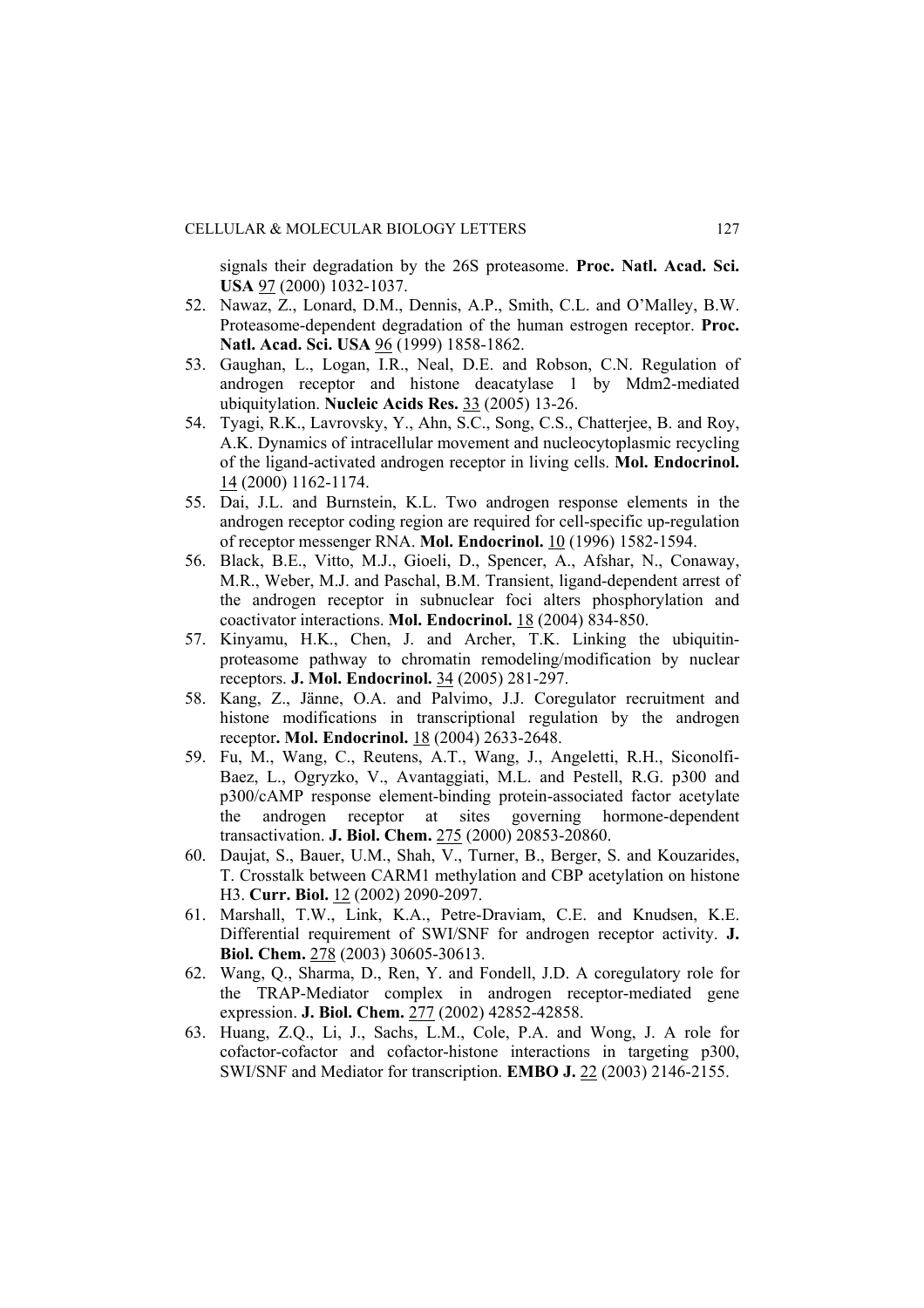- 64. Lee, D.K. and Chang, C. Molecular communication between androgen receptor and general transcription machinery. **J. Steroid Biochem. Mol. Biol.** 84 (2003) 41-49.
- 65. Svejstrup, J.Q. The RNA polymerase II transcription cycle: cycling through chromatin. **Biochim. Biophys. Acta** 1677 (2004) 64-73.
- 66. Kang, Z., Pirskanen, A., Jänne, O.A. and Palvimo, J.J. Involvement of proteasome in the dynamic assembley of the androgen receptor transcription complex. **J. Biol. Chem.** 277 (2002) 48366-48371.
- 67. Hager, G.L., Nagaich, A.K., Johnson, T.A., Walker, D.A and John, S. Dynamics of nuclear receptor movement and transcription. **Biochim. Biophys. Acta** 1677 (2004) 46-51.
- 68. Dennis, A.P. and O'Malley, B.W. Rush hour at the promoter: how the ubiquitin-proteasome pathway polices the traffic flow of nuclear receptordependent transcription. **J. Steroid Biochem. Mol. Biol.** 93 (2005) 139- 151.
- 69. Lin, H.K., Altuwaijri, S., Lin, W.J., Kan, P.Y., Collins, L.L. and Chang, C. Proteasome activity is required for androgen receptor transcriptional activity via regulation of androgen receptor nuclear translocation and interaction with coregulators in prostate cancer cells. **J. Biol. Chem.** 277 (2002) 36570-36576.
- 70. Makino, Y., Yoshida, T., Yogosawa, S., Tanaka, K., Muramatsu, M. and Tamura, T. Multiple mammalian proteasomal ATPases, but not proteasome itself, are associated with TATA-binding protein and a novel transcriptional activator, TIP120. **Genes Cells** 4 (1999) 529-539.
- 71. Gonzalez, F., Delahodde, A., Kodadek, T. and Johnston, S.A. Recruitment of a 19S proteasome subcomplex to an activated promoter. **Science** 296 (2002) 548-550.
- 72. Ferdous, A., Kodadek, T. and Johnston, S.A. A nonproteolytic function of the 19S regulatory subunit of the 26S proteasome is required for efficient activated transcription by human RNA polymerase II. **Biochemistry** 41 (2002) 12798-12805.
- 73. vom Baur, E., Zechel, C., Heery, D., Heine, M.J., Garnier, J.M., Vivat, V., Le Douarin, B., Gronemeyer, H., Chambon, P. and Losson, R. Differential ligand-dependent interactions between the AF-2 activating domain of nuclear receptors and the putative transcriptional intermediary factors mSUG1 and TIF1. **EMBO J.** 15 (1996) 110-124.
- 74. Ikezoe, T., Yang, Y., Saito, T., Koeffler, H.P. and Taguchi, H. Proteasome inhibitor PS-341 down-regulates prostate-specific antigen (PSA) and induces growth arrest and apoptosis of androgen-dependent human prostate cancer LNCaP cells. **Cancer Sci.** 95 (2004) 271-275.
- 75. Sun, L. and Chen, Z.J. The novel functions of ubiquitination in signaling. **Curr. Opin. Cell Biol.** 16 (2004) 119-126.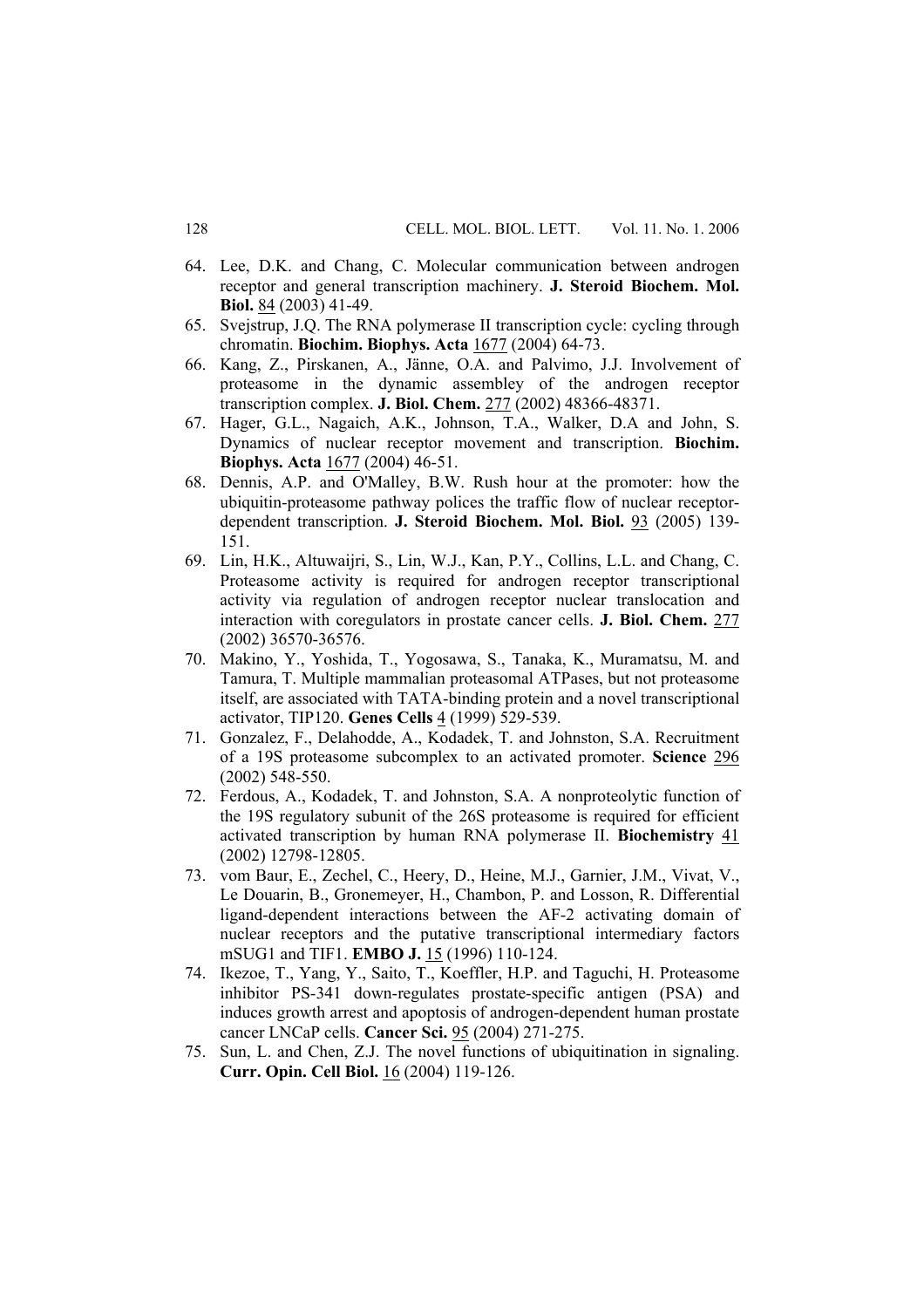- 76. Salghetti, S.E., Caudy, A.A., Chenoweth, J.G. and Tansey, W.P. Regulation of transcriptional activation domain function by ubiquitin. **Science** 293 (2001) 1651-1653.
- 77. Burgdorf, S., Leister, P. and Scheidtmann, K.H. TSG101 interacts with apoptosis-antagonizing transcription factor and enhances androgen receptor-mediated transcription by promoting its monoubiquitination. **J. Biol. Chem.** 279 (2004) 17524-17534
- 78. Conaway, R.C., Brower, C.S. and Conaway, J.W. Emerging roles of ubiquitin in transcriptional regulation. **Science** 296 (2002) 1254-1258.
- 79. Pham, A.D. and Sauer, F. Ubiquitin-activating/conjugating activity of TAF<sub>II</sub>250, a mediator of activation of gene expression in *Drosophila*. **Science** 289 (2000) 2357-2360.
- 80. Grossman, S.R., Deato, M.E., Brgnone, C., Chan, H.M., Kung, A.L., Tagami, H., Nakatani, Y. and Livingston, D.M. Polyubiquitination of p53 by a ubiquitin ligase activity of p300. **Science** 300 (2003) 342-344.
- 81. Ismaili, N., Blind, R. and Garabedian, M.J. Stabilisation of the unliganded glucocorticoid receptor by TSG101. **J. Biol. Chem.** 280 (2005) 11120- 11126.
- 82. Tanner, T., Claessens, F. and Haelens, A. The hinge region of the androgen receptor plays a role in proteasome-mediated transcriptional activation. **Ann. NY Acad. Sci.** 1030 (2004) 587-592.
- 83. Thomas, M., Dadgar, N., Aphale, A., Harrell, J.M., Kunkel, R., Pratt, W.B. and Lieberman, A.P. Androgen receptor acetylation site mutations cause trafficking defects, misfolding and aggregation similar to expanded glutamine tracts. **J. Biol. Chem.** 279 (2004) 8389-8395.
- 84. Zhou, Z.X., Kemppainen, J.A. and Wilson, E.M. Identification of three proline-directed phosphorylation sites in the human androgen receptor. **Mol. Endocrinol.** 9 (1995) 605-615.
- 85. Wong, H.Y., Burghoorn, J.A., Van Leeuwen, M., De Ruiter, P.E., Schippers, E., Blok, L.J., Li, K.W., Dekker, H.L., De Jong, L., Trapman, J., Grootegoed, J.A. and Brinkmann, A.O. Phosphorylation of androgen receptor isoforms. **Biochem. J.** 383 (2004) 267-276.
- 86. Gioeli, D., Ficarro, S.B., Kwiek, J.J., Aaronson, D., Hancock, M., Catling, A.D., White, F.M., Christian, R.E., Settlage, R.E., Shabanowitz, J., Hunt, D.F. and Weber, M.J. Androgen receptor phosphorylation. Regulation and identification of the phosphorylation sites. **J. Biol. Chem.** 277 (2002) 29304-29314.
- 87. Perissi, V., Aggarwal, A., Glass, C.K., Rose, D.W. and Rosenfeld, M.G. A corepressor/coactivator exchange complex required for transcriptional activation by nuclear receptors and other regulated transcription factors. **Cell** 116 (2004) 511-526.
- 88. Zhang, J., Guenther, M.G., Carthew, R.W. and Lazar, M.A. Proteasomal regulation of nuclear receptor corepressor-mediated repression. **Genes Dev**. 12 (1998) 1775-1780.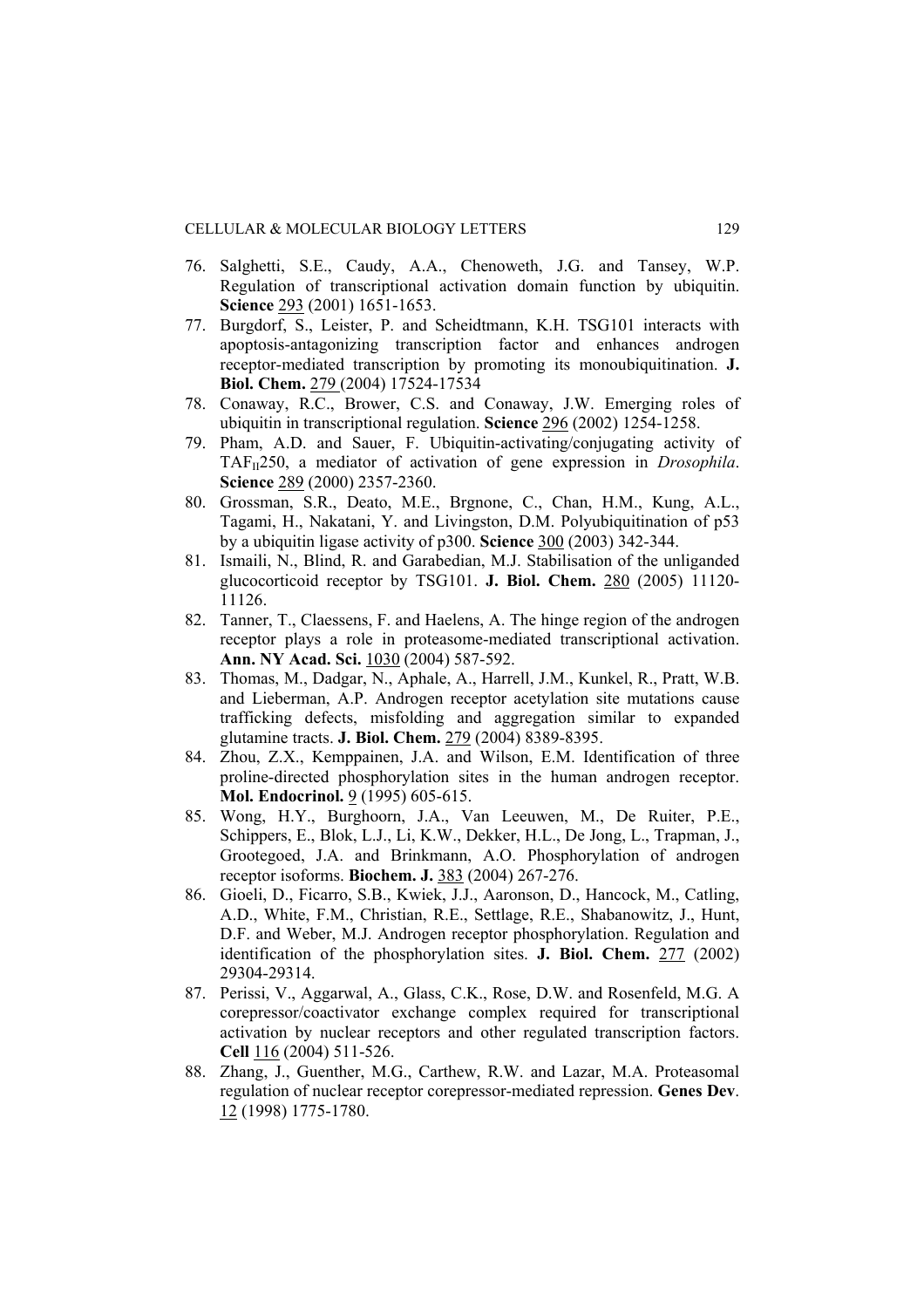- 89. Gao, X., Mohsin, S.K., Gatalica, Z., Fu, G., Sharma, P. and Nawaz, Z. Decreased expression of E6-associated protein in breast and prostate carcinomas. **Endocrinology** 146 (2005) 1707-1712.
- 90. Jänne, O.A., Moilanen, A.M., Poukka, H., Rouleau, N., Karvonen, U., Kotaja, N., Häkli, M. and Palvimo, J.J. Androgen-receptor-interacting nuclear proteins. **Biochem. Soc. Trans.** 28 (2000) 401-405.
- 91. Stenoien, D.L., Cummings, C.J., Adams, H.P., Mancini, M.G., Patel, K., DeMartino, G.N., Marcelli, M., Weigel, N.L. and Mancini, M.A. Polyglutamine-expanded androgen receptors form aggregates that sequester heat shock proteins, proteasome components and SRC-1, and are suppressed by the HDJ-2 chaperone. **Hum. Mol. Genet.** 8 (1999) 731-741.
- 92. Fan, M., Bigsby, R.M. and Nephew, K.P. The NEDD8 pathway is required for proteasome-mediated degradation of human estrogen receptor (ER) alpha and essential for the antiproliferative activity of ICI 182,780 in ERalpha-positive breast cancer cells. **Mol. Endocrinol.** 17 (2003) 356-365.
- 93. Abreu-Martin, M.T., Chari, A., Palladino, A.A., Craft, N.A. and Sawyers, C.L. Mitogen-activated protein kinase kinase kinase 1 activates androgen receptor-dependent transcription and apoptosis in prostate cancer. **Mol. Cell. Biol.** 19 (1999) 5143-5154.
- 94. Yeh, S., Lin, H.K., Kang, H.Y., Thin, T.H., Lin, M.F. and Chang, C. From HER2/Neu signal cascade to androgen receptor and its coactivators: a novel pathway by induction of androgen target genes through MAP kinase in prostate cancer cells. **Proc. Natl. Acad. Sci. USA** 96 (1999) 5458-5463.
- 95. Darne, C., Veyssiere, G. and Jean, C. Phorbol ester causes ligandindependent activation of the androgen receptor. **Eur. J. Biochem.** 256 (1998) 541-549.
- 96. Nazareth, L.V. and Weigel, N.L. Activation of the human androgen receptor through a protein kinase A signaling pathway. **J. Biol. Chem.** 271 (1996) 19900-19907.
- 97. Veldscholte, J., Ris-Stalpers, C., Kuiper, G.G., Jenster, G., Berrevoets, C., Claassen, E., van Rooij, H.C., Trapman, J., Brinkmann, A.O. and Mulder, E. A mutation in the ligand binding domain of the androgen receptor of human LNCaP cells affects steroid binding characteristics and response to anti-androgens. **Biochem. Biophys. Res. Commun.** 173 (1990) 534-540.
- 98. Koivisto, P., Visakorpi, T. and Kallioniemi, O.P. Androgen receptor gene amplification: a novel molecular mechanism for endocrine therapy resistance in human prostate cancer. **Scand. J. Clin. Lab. Invest. Suppl.** 226 (1996) 57-63.
- 99. Culig, Z., Hobisch, A., Cronauer, M.V., Cato, A.C.B., Hittmair, A., Radmayr, C., Eberle, J., Bartsch, G. and Klocker, H. Mutant androgen receptor detected in an advanced-stage prostatic carcinoma is activated by adrenal androgens and progesterone. **Mol. Endocrinol.** 7 (1993) 1541- 1550.